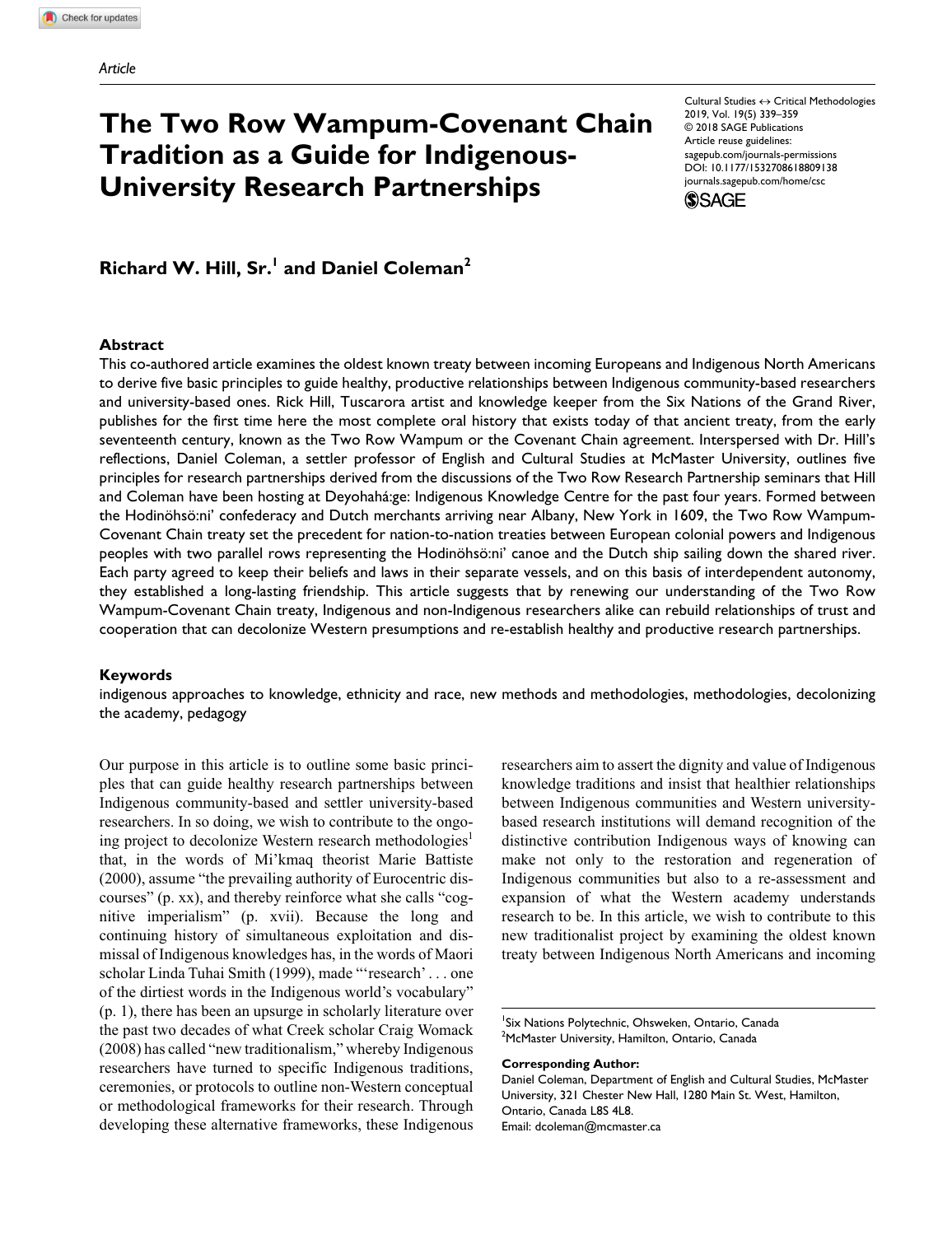

**Figure 1.** *Tekani teyothata'tye kaswenta*, two row wampum belt. *Note.* Photo courtesy of Rick Hill.



**Figure 2.** *Tehontatenentsonterontahkhwa*, "the thing by which they link arms," covenant chain wampum belt. *Note.* Photo courtesy of Rick Hill.

Europeans, known in English as the Two Row Wampum (Figure 1) or the Covenant Chain of Friendship (Figure 2).

Developed collaboratively between members of the Iroquoian (Hodinöhsö:ni') Confederacy<sup>2</sup> and newly arrived Dutch merchants in the second decade of the seventeenth century near what is today Albany, New York, the Two Row Wampum-Covenant Chain treaty explicitly outlines a dialogical Indigenous-European framework for how healthy relationships between peoples from different "laws and beliefs" can be established. When the British took over governance of the New Netherlands settlements in 1664, the minutes of their many council meetings with the Hodinöhsö:ni' over the next century reveal that they took up and elaborated the terms of the Two Row Wampum-Covenant Chain treaty in a prolonged effort to ally themselves with the powerful Confederacy. The concepts of reciprocity-between-autonomous-powers conveyed in this treaty, therefore, became precedents for treaty-making with a wide array of Indigenous peoples not just for the British colonial regime but for American and Canadian ones when these nation-states subsequently emerged. As such, our review of the protocols outlined in the Two Row Wampum-Covenant Chain as a guide for cross-cultural, cross-epistemological research relationships constitutes an effort to "shake the dust" from and "repolish" a set of understandings that were foundational to North American political and social relations so we can see their relevance for building better relationships in a wide variety of contexts, including that of scholarly research.

 "Two Roads" in the Cayuga language, was given its man-Following the dialogical model laid out in the Two Row Wampum-Covenant Chain agreement, this article is written in two voices: The first combines a recitation of and reflection on the oral history of the four-hundred-year-old treaty conducted by Tuscarora historian and artist Rick Hill, and Rick's voice alternates with reflections on five principles derived from this oral history offered by writer and professor Daniel Coleman. Over the past four years, the two of us have hosted the "Two Row Research Partnership" monthly seminar series at Deyohahá:ge: Indigenous Knowledge Centre (IKC) at Six Nations Polytechnic (SNP), the Hodinöhsö:ni' run postsecondary college on the Grand River Territory of the Six Nations in southern Ontario. Deyohahá:ge:, which means date in 2007 by Six Nations elders, who wanted the knowledge center to bring together the best in Hodinöhsö:ni' and Western knowledge traditions to generate a dynamic research hub on the Six Nations territory for the benefit of the local Hodinöhsö:ni' community, as well as to create understanding in surrounding communities and beyond. We established the monthly seminars to reflect on and develop Deyohahá:ge:'s two-paths mandate by bringing together Six Nations community-based researchers and settler university-based researchers—including professors, graduate students, Deyohahá:ge: staff researchers, and other community knowledge holders—so that we could consider together how the Two Row Wampum-Covenant Chain treaty protocol might provide guidance for conducting healthy research methods and partnerships between the two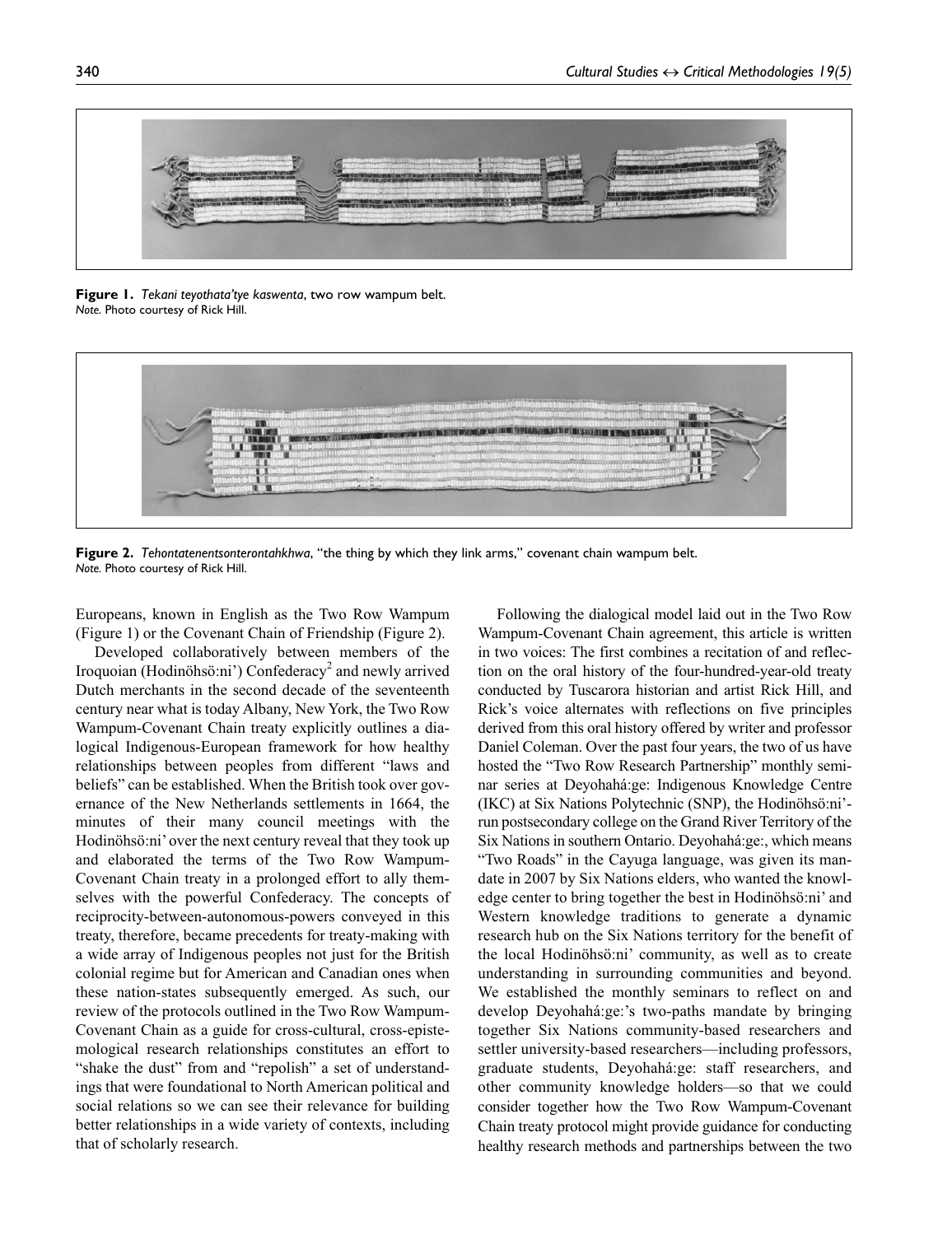paths of the local Indigenous community and settler universities. We provide a quick outline here of five principles we have derived from the monthly seminar discussions so readers can get a brief idea of what we have learned so far, and then we introduce ourselves and describe how Deyohahá:ge: was established in a bit more detail, before we enter into

Rick's recitation of the oral history interspersed with Daniel's reflections on each of the research principles.

#### **Schematic Overview of Research Partnership Principles Derived from Two Row Wampum-Covenant Chain Tradition**

- *1. Relationships are dialogical*: differences between research partners are valued so that Indigenous knowledges and ways of being are engaged from within their own philosophical contexts rather than assimilated into Eurocentric worldviews;
- *2. Importance of place-conscious ceremony*: recognition of sacred space between all entities requires ceremony to respect and bridge that space;
- *3. Equity within distinctiveness*: productive relationships are built on the understanding that there are "elder" and "younger" siblings involved in any relationship, so equity recalibrates authority and leadership in the context of the parties' grounded, historical experiences;
- *4. Internal pluralism and diversity*: it is important to resist the assumption of homogeneity within any of the parties involved and to value diversity within them;
- *5. Sharing knowledge, not owning it*: knowledge is understood as a gift of the Creator and not a possession, so our responsibility is to ensure that knowledge circulates within relationships that are appropriate to that knowledge.

### **Introductions**

Rick: Our belief in the value of a Two Row<sup>3</sup> research paradigm does not arise out of mere theory. For one thing, I have been working for forty years in wampum study and repatriation.<sup>4</sup> My aim in this work has been to restore a lively and generative knowledge among Hodinöhsö:ni' people of the richness of our own forms of record-keeping—our ceremonial, philosophical, political, and artistic "archives"—and, in the process to help Onkwehonwe<sup>5</sup> people and their neighbours develop an understanding of the protocols for productive relationships between *sovereign and interdependent* peoples. Furthermore, Daniel and I are gathering our thoughts here from ten years of working together to develop the Deyohahá:ge: Indigenous Knowledge Centre as one of the more recent initiatives rising out of a twenty-five-year cooperation between SNP based in Ohsweken on the Grand River territory and McMaster University in nearby Hamilton. The vision for an Indigenous Knowledge research hub had long been promoted by Dr. Dawn Martin-Hill (Mohawk, Wolf clan), who had been instrumental in facilitating discussions in the post-Oka period<sup>6</sup> of the early 1990s between elders from Six Nations reserve and administrators at McMaster University on establishing Indigenous education both on the reserve and on campus. Those discussions formed the groundwork for the founding in the early 1990s of SNP in Ohsweken, which enabled students on the reserve to transfer credits from their first two years of study at SNP to any of five universities in the region. They also laid the foundation for the

Indigenous Studies Program at McMaster University. As Director of the Indigenous Studies Program and the only Indigenous faculty member on the university campus during that time, Martin-Hill was concerned to attract Hodinöhsö:ni' scholars to their traditional territory, not only to increase the number of Indigenous faculty members on McMaster campus but also to regenerate Hodinöhsö:ni' knowledge on the Grand River Territory. So, in 2007, a steering committee made up of SNP leaders (Rebecca Jamieson, Linda Staats, Tracy Deer), community elders and knowledge holders (Hubert Skye, Lottie Keye, Ima Johnson), and university faculty members (Dawn Martin-Hill, William Coleman, Bonnie Freeman, Karen Hill, Rick Monture, Daniel Coleman) met to lay the groundwork for a new Indigenous Knowledge Centre that would be housed and administered at Polytechnic, guided by traditional knowledge holders, and jointly funded by McMaster and SNP. One of the IKC's first actions was to hold a ceremony in which community elders fluent in Hodinöhsö:ni' languages and traditional knowledge were presented with wampum belts that recognized them as Indigenous Knowledge Guardians. Several of these elders functioned as core faculty for the Onkwehonwe Language Diploma program, offering classes in Cayuga and Mohawk at SNP and accredited by McMaster. It was these Knowledge Guardians who suggested that the new Centre be named "Deyohahá:ge:." The idea was that holding these two paths of Western and Hodinöhsö:ni' knowledges side by side would enable future generations to preserve and regenerate Six Nations ways of knowing and being, as well as build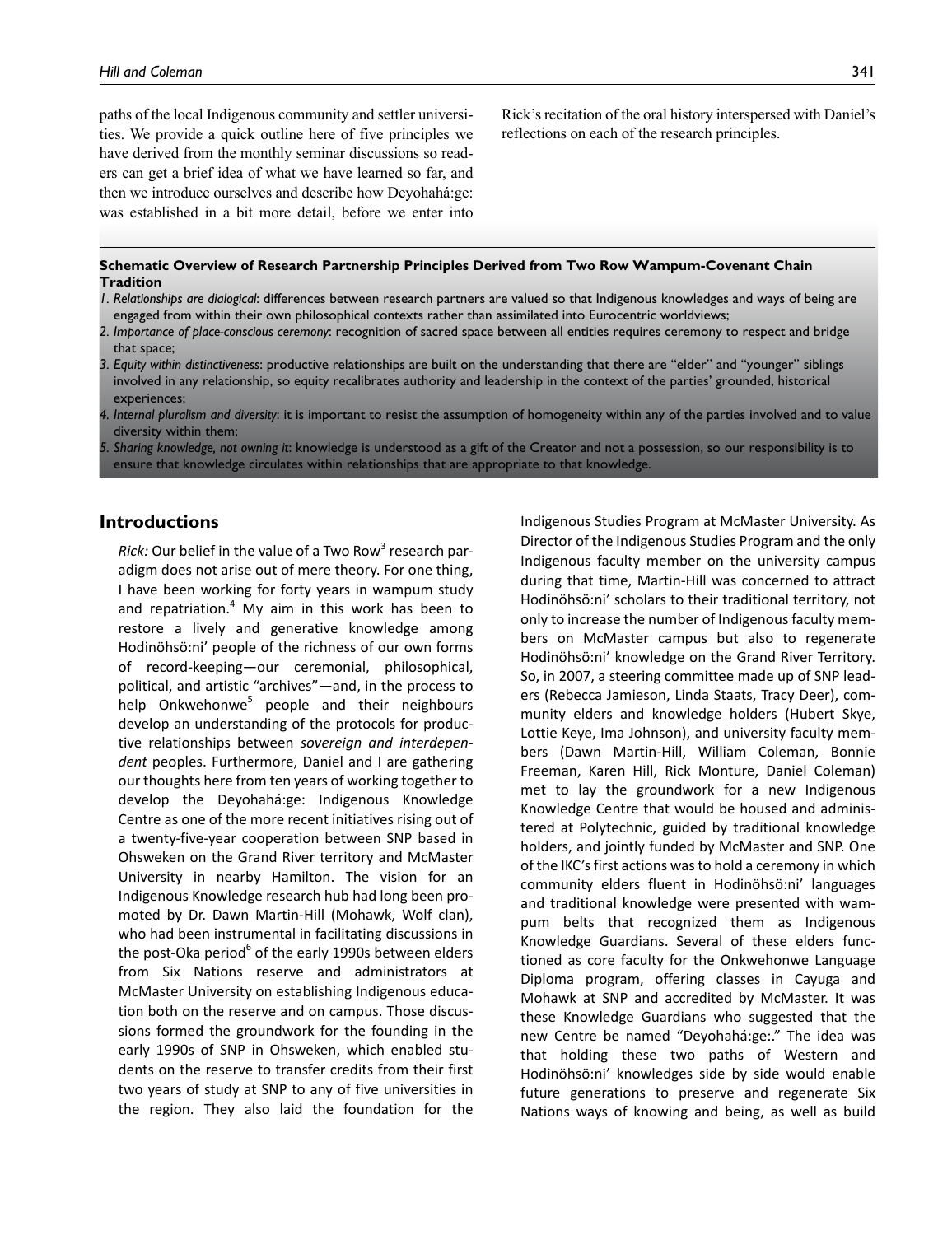equitable and healthy relationships with Western ways of knowing and being.

The teaching of the Two Row Wampum-Covenant Chain treaty, therefore, was seen by the elders as fundamental to the operations of the Indigenous Knowledge Centre, and it was, thus, our mandate as its founding members to consider how this seventeenth-century treaty of friendship might inform productive relations between Indigenous community-based researchers and university-based ones. In 2010, Deyohahá:ge: appointed me as its Senior Project Coordinator. My role was to preserve and transfer knowledge from elders, speakers of Indigenous languages, and cultural leaders to younger generations; to identify research priorities through discussions with the Knowledge Guardians and other community leaders; to develop a dialogue between Indigenous and other communities that increases awareness of Indigenous knowledges, research, and ways of living; and to establish an archive and research hub on the Grand River territory at Deyohahá:ge:. I am a practicing artist, art historian, museum curator, writer, and university teacher, and previous to working at Deyohahá:ge:, I had worked at the National Museum of the American Indian at the Smithsonian Institution in Washington, D.C, the Institute of American Indian Arts in Santa Fe, the Haudenosaunee Resource Center at the Tonawanda Seneca Nation in New York, the Indian Art Centre in Ottawa, and the department of Native American Studies at the State University of New York at Buffalo. Since I started work at Deyohahá:ge:, we have been repatriating large digital archives of Six Nations materials from the Smithsonian Institution and from the American Philosophical Society, which are being translated by elders and catalogued by research assistants. Given my lifetime interest in Hodinöhsö:ni' civilization, expression, and history, I have accumulated a large personal archive of physical materials, which is also being added to the quickly growing collection. Key among my priorities over the past forty years has been the repatriation of thousands of pieces of wampum to their traditional keepers from private and public collections around the world. Over the years, I have published several articles and chapters on the Two Row Wampum-Covenant Chain agreement, in particular.<sup>7</sup>

*Daniel:* Given the Knowledge Guardians' naming of the Indigenous Knowledge Centre after the Two Row-Covenant Chain agreement, and given Rick's lifetime of wampum study and activism, the Deyohahá:ge: group began to hold monthly seminars on developing a Two Row Research Paradigm facilitated by Rick and me. I am a settler scholar, and I am a professor in the Department of English and Cultural Studies at McMaster University. I was born and raised in Ethiopia, the child of Canadian missionaries, and I came to live in Canada when I was college age. As a master's student in the

1980s, I taught first-year English courses at what was then called the Saskatchewan Indian Federated College (now First Nations University) in Regina, Saskatchewan. Those were years when the cultural appropriation debates were on the rise in the aftermath of Indigenous protests over the exhibition of spiritually sensitive materials in *The Spirit Sings* travelling show of Indigenous art and artifacts that was exhibited at the Calgary Olympics of 1988.<sup>8</sup> Given the rising concerns over non-Indigenous "experts" appropriating and assimilating Indigenous materials and knowledges into Western paradigms and formats, I felt that respect for Indigenous people and knowledges meant that non-Indigenous scholars like me should step back from developing scholarly careers through research and publication on Indigenous topics, so I studied and wrote on other ones, especially narratives of migration and race relations in Canada.<sup>9</sup> On moving to McMaster University in 1997 and working alongside Hodinöhsö:ni' colleagues who taught in the Indigenous Studies Program here, and especially after McMaster agreed to serve as the barracks for the Ontario Provincial Police when they raided the Douglas Creek Estates site where they tasered, beat, and arrested Six Nations members who had reclaimed the contested land in 2006, I realized more profoundly than ever before that there is no neutral ground outside of Indigenous and settler relations in North America, and that institutions like the university where I work are already deeply invested in those relations. I was later asked to serve as Academic Co-Chair of McMaster's President's Committee on Indigenous Issues, which involved liaison work with surrounding Indigenous communities, and this involvement, in turn, led me to investigate the Two Row Wampum-Covenant Chain tradition as a model for respectful research partnerships between Indigenous communities and [universities.](https://universities.10)<sup>10</sup>

Over the past four years, we have hosted a series of monthly seminars at Deyohahá:ge: aimed at both practical and theoretical results. By gathering together communitybased and university-based students and researchers in the seminars, we intended to provide people power for Deyohahá:ge:, as participants scanned, filed, and performed data entry with materials in the archives and thereby immersed themselves in the research resources available there. Our second purpose was more reflective: to encourage the participants to step back and meditate on our experiences of working together in and between the "two roads" of Hodinöhsö:ni' and Western ways of knowing, being, and conducting research. To supplement the hands-on research experiences and our seminar reflections, we also read and discussed recent Hodinöhsö:ni' contributions to the growing field of Indigenous research methodologies. Rick and I then drafted this article based on the group's reflections. After receiving the group's commentary and feedback on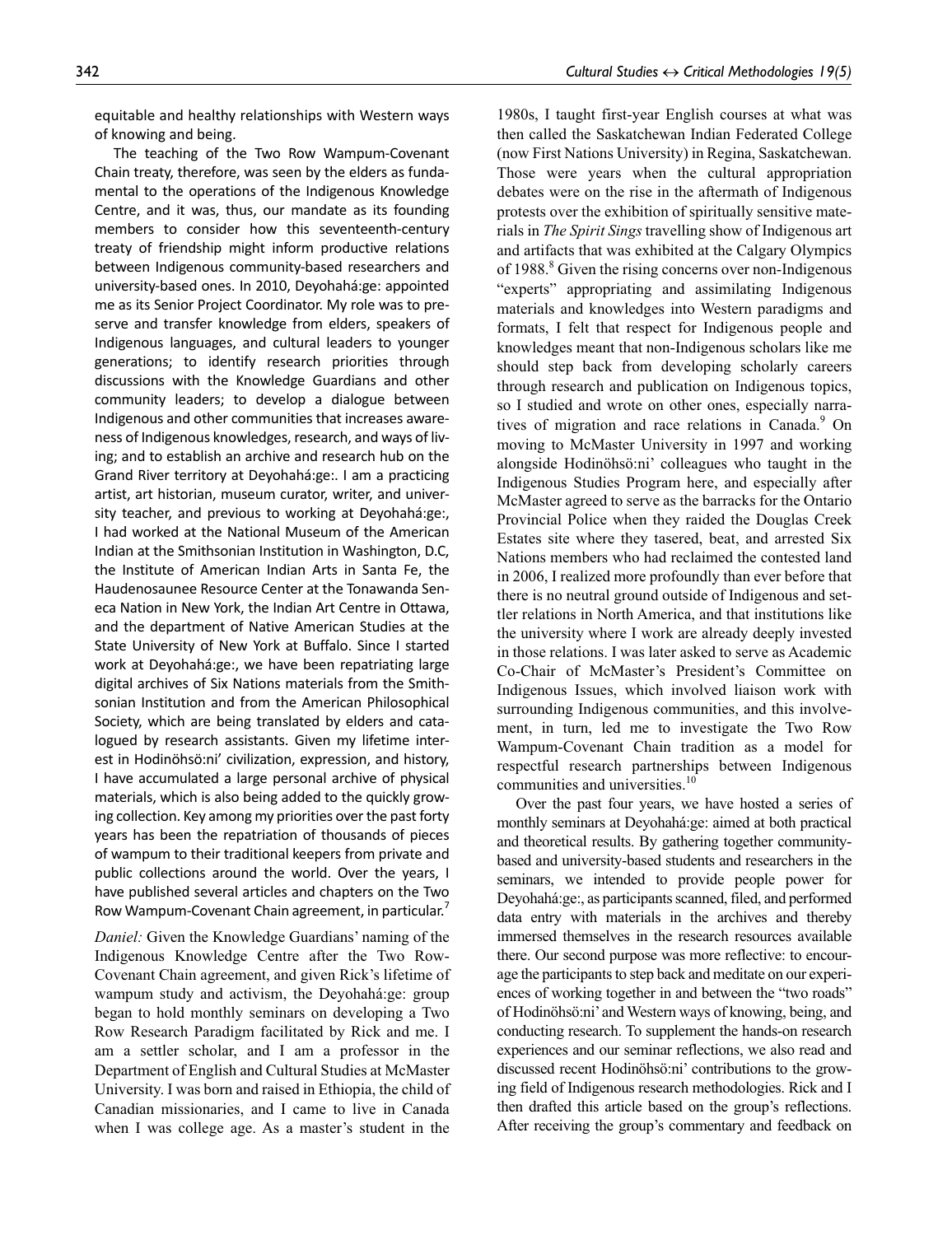the draft, we revised it for publication. Our hope is that the results will provide a guiding document for Deyohahá:ge:'s future research partnerships as well as for other Indigenousuniversity research collaborations.

### **History of the Two Row Wampum-Covenant Chain Tradition**

*Rick:* In 1678, Onondaga diplomats came to Albany, New York to renew the Covenant Chain agreement that had been made with the British a year previous. The minutes from that encounter echo the oral narrative of the Two Row Wampum, stating that the Hodinöhsö:ni' diplomats

came to confirm the Ancient Brotherhood, which they would remind their Brethren has subsisted from the first Instance of Navigation being in use here (at the Time of a Gov<sup>r</sup> Called Jacques) & hath continued to the Time of Old Corlaer & from Old Corlaer to his Present Excell<sup>y</sup>, for the Continuance of which they much rejoice & now Renew the ancient Covenant & make the Chain Bright. (Richter, 1982, p. 48)

The Onondagas were referring to the first treaty made with the Dutch, which had been led by Jacob Eelckens also known as "Jacques." Arendt Van Corlaer, one of the Dutch settlers at Renesselaerwyck, near present-day Schenectady, New York in 1630, had cultivated a good relationship with the Mohawks. In honor of Van Corlaer's integrity, the Mohawks bestowed his name as a title to all subsequent governors of the New York Colony, thus the reference to his name by the Onondagas. By 1678, the primary metaphor for the treaty relationship between the Hodinöhsö:ni' and Great Britain was the Silver Covenant Chain, which was polished or made bright by renewing the treaty and resolving any matters that might have strained the relationship between the two parties.

However, there was an older treaty that preceded this Covenant Chain. It has become known as the Two Row Wampum treaty, made as early as 1613 with the Dutch. On May 7, 1862, Chief William Jacobs of the Grand River Territory wrote to the Canadian Superintendent General of Indian Affairs regarding the meaning of the Two Row Wampum:

You sail your own Boat and we'll paddle our own canoe Side by Side. I was not to enter in your craft and you was not to enter in my canoe. Gale and calm we must be side by side . . . when the pail [pale] face man saw my laws he says to the read [red] man's face your laws of the Six Nations is good that your forefathers made for you we will always keep our laws separate from your laws.

The pail [pale] face man said to the read [red] fase [face] I don't understand the way of your cannoe ruls [rules] the Six Nations chief said I don't understand the ways of your boat ruls the pail fase said to the read man I don't understand the Birch cannoe ruls if I enter in it it might [up]sett the Read man said to the pail face that is the ruls and laws the great Spirit gave us. (National Archives of Canada, RG 10 Vol. 1862, F.239)

The original Two Row Wampum belt, properly called *Teioháte* ("Two Paths" in Mohawk language), *Kaswenta*  ("Wampum Belt"), *or Tekani teyothata'tye kaswenta* (in Cayuga language), was once held by the Confederacy Chiefs at Grand River but disappeared, and only the oral tradition of the narrative of the wampum belt existed for over a century. The actual wampum belt was eventually repatriated to Grand River in 1986, recovered from the Museum of the American Indian in New York City, along with ten other historic wampum belts. On February 26, 1981, Cayuga Snipe Clan Chief Jake Thomas (1922-1998) provided a reading of the Two Row Wampum for Edward Schreyer, Governor General at Rideau Hall in Ottawa. Notes of that presentation were recorded by Canadian Museum of Man $^{11}$  linguist Michael Foster, and throughout the following pages, I quote from his notes as the basis for this reflection on the meaning of the Two Row Wampum. I will use italics when I quote from Foster's translation of Thomas's spoken Cayuga oration.

The oral memory of the Two Row Wampum was maintained by Chief Thomas. He had learned the translation of the Two Row Wampum from his father, David Thomas, who had learned it from his father. We don't know how far back in Thomas's family lineage the knowledge of the Two Row existed. As with other oral traditions, a person with a good memory was taught the meaning contained in the wampum, and on occasion, this wampum keeper would share that knowledge so that its memory would be kept fresh in the minds of subsequent generations.

The exact date of the making of the Two Row Wampum belt is unknown. It has perplexed scholars that no specific mention of this wampum belt can be found in the written records of the Dutch or early British colonial administrations. However, most of our cultural teachings cannot be found in these records either. Instead, our teachings were maintained through story, song, ceremony, and philosophy that were often imparted informally. The historic record does have many references to the symbolic imagery found in the oral narrative of the Two Row, presented by various speakers in over two centuries of treaty-making. These references indicate that the tying of the European ship to the Indigenous canoe was the founding act of treaty-making between the two.

Wampum belts, made from small tubular shell beads woven into symbolic designs, were essential elements in Hodinöhsö:ni' treaty-making, which was based on the belief that wampum could capture the words and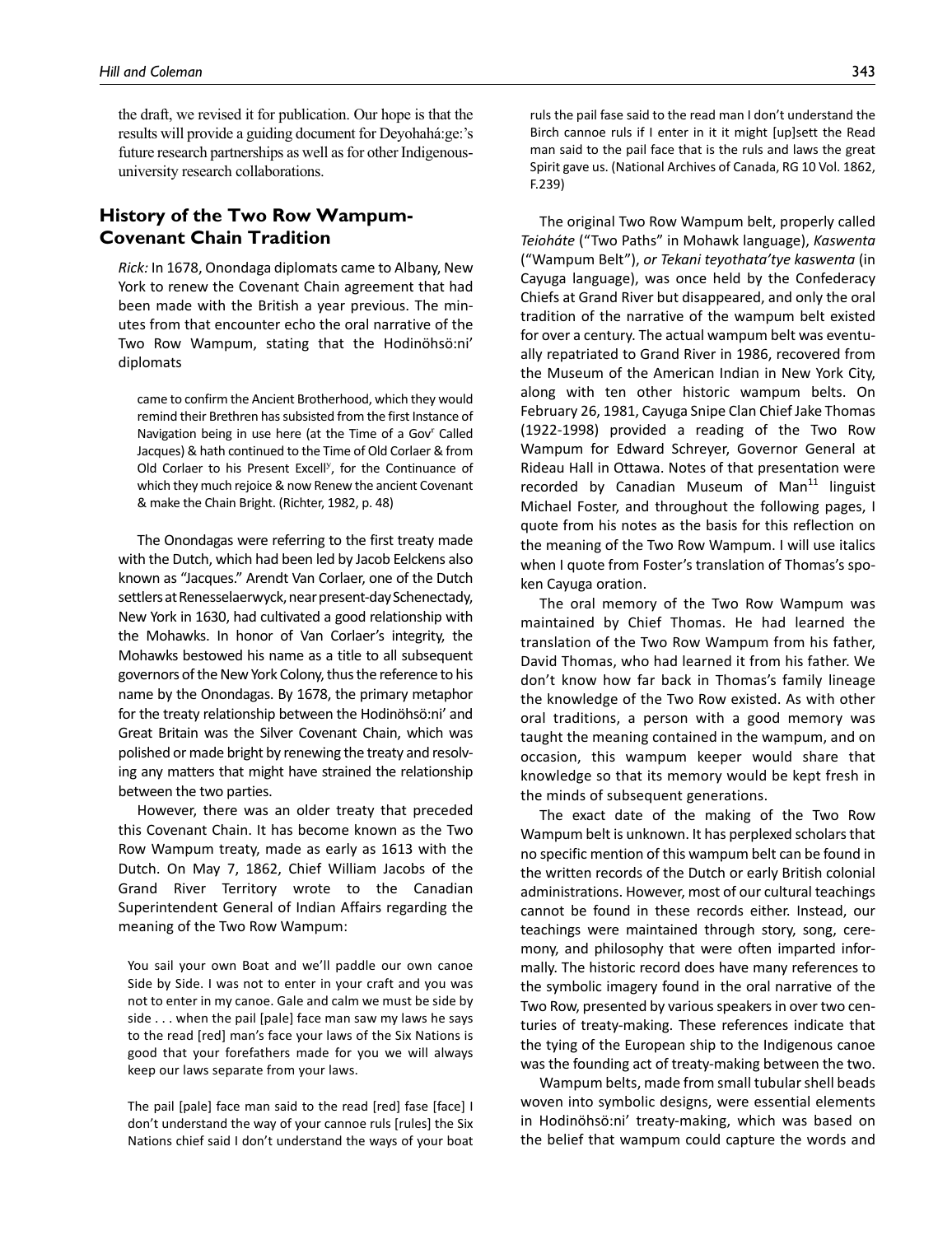pledges made in its presence. This belief made the use of wampum critical in maintaining the oral memory of treaty-making. Often historians consider what was written in European languages to be the only valid proof of what took place. For the Hodinöhsö:ni', wampum records their side of the story and was passed on from father to son, as in the case of the Thomas generations.

*Daniel:* The Two Row Wampum-Covenant Chain agreement constitutes the oldest known formalization of friendly relations between incoming Europeans and Indigenous North Americans. British treaty meeting minutes such as the one quoted earlier from 1678 indicate that the colonial administrators regularly appealed to the Two Row-Covenant Chain agreement with the Hodinöhsö:ni' to secure their loyalty as allies in trade and battle, $12$  and that it went on to shape the recognition of Indigenous rights to land that appears in the Royal Proclamation of  $1763$ <sup>13</sup> Thus, the Two Row Wampum-Covenant Chain has become one of the most widely known instruments for depicting the nation-tonation relationships with Indigenous peoples on which settler states such as Canada and the United States were founded. All the Indigenous speakers at the 1980 Fourth Russell Tribunal on the Rights of Indians of the Americas, for example, held a replica of the Two Row belt in their hands when they spoke at the gathering in Rotterdam, Holland (R. Hill, 1992, p. 159), and thirtyfive years later, the same wampum was appealed to in the Truth and Reconciliation Commission of Canada's (2015) final report, which called for a new "Royal Proclamation and Covenant of Reconciliation" between Canadians and Indigenous peoples (pp. 196- 199). On the four hundredth anniversary of the agreement in 2013, the Onondaga Nation and its non-Indigenous neighbors in New York State organized the Two Row Wampum Renewal Campaign, which consisted of a canoe journey of Indigenous and non-Indigenous paddlers bearing a replica of the Two Row Wampum from Syracuse to Albany and then south on the Hudson River to the United Nations in New York City, after which they took the replica to Amsterdam. Along the way, they called for renewal of the principles of friendship and respect that the colonial nation-states have long abandoned (see [http://hon](http://honorthetworow.org)[orthetworow.org](http://honorthetworow.org) and Hallenbeck, 2015). The Two Row is also regularly evoked in recent scholarship on Indigenous research methodologies, $14$  which urges scholars to move away from extractive models whereby researchers in the sailing ship raid the culture and laws of the Indigenous canoe and to focus instead on developing new models of sharing the river *with* Indigenous communities in ways that are relationally respectful

344 *Cultural Studies* ↔ *Critical Methodologies 19(5)* 

and [accountable.](https://accountable.15)15 Mohawk scholar Marlene Brandt-Castellano highlighted the importance of reciprocity and differentiation in Indigenous research during a 2005 keynote address at an Aboriginal research conference in Winnipeg when she observed that

the challenge of and responsibility for Indigenous research lie with all of us . . . Indigenous people must suspend distrust and non-Indigenous people must suspend disbelief. Through the creation of principled ideological space, . . . there is a possibility to move forward with the existing proposition of Indigenous and tribal research frameworks. (Cited in Kovach, 2009, p. 156)

We aim to contribute in this article to these current discussions on Indigenous research methodologies by suggesting that the Two Row Wampum-Covenant Chain treaty provides a unique model for creating this principled ideological space. It is an Indigenous framework based in Hodinöhsö:ni' political, ecological, and social philosophy that is explicitly aimed at formulating reciprocal and productive relationships with non-Indigenous neighbors without collapsing either party's distinctiveness or autonomy.

*Rick:* Another wampum belt, not written about very often, sets the stage for the Two Row (see Figure 3). That earlier belt records the first contact between the Hodinöhsö:ni' and the first newcomers in their territory, who were French. The belt presents three sets of diagonal "rafters" or "braces" that commonly denote an extension of Hodinöhsö:ni' culture or worldview to shelter new allies in wampum iconography. It was common to speak of welcoming other nations into the Iroquoian longhouse and that to do so was to "add another rafter" to the Confederacy.

The oral history suggests that this earlier belt likely refers to the arrival of Jacques Cartier who had encountered the St. Lawrence Iroquoians on his first voyage of 1534 and by 1545 had provided a written record of his experiences in what became known as "Canada." Both the written French record and the oral memory of the wampum, called the "First Sighting of the People With Pale Faces," tell of how a devastating illness suffered by the newcomers (likely scurvy) was treated with herbal medicines supplied by the Indigenous hosts. The whites are depicted on the wampum belt as being frail (a thin diagonal row of beads) and supported by their Indigenous allies (two larger diagonals, one on either side of the thin one). When the French returned in 1601 to that region, they reported an ongoing war between some Native nations. We do not know the origin of that war. But turmoil prevailed on the land, at least between the Mohawk Nation and its neighbors.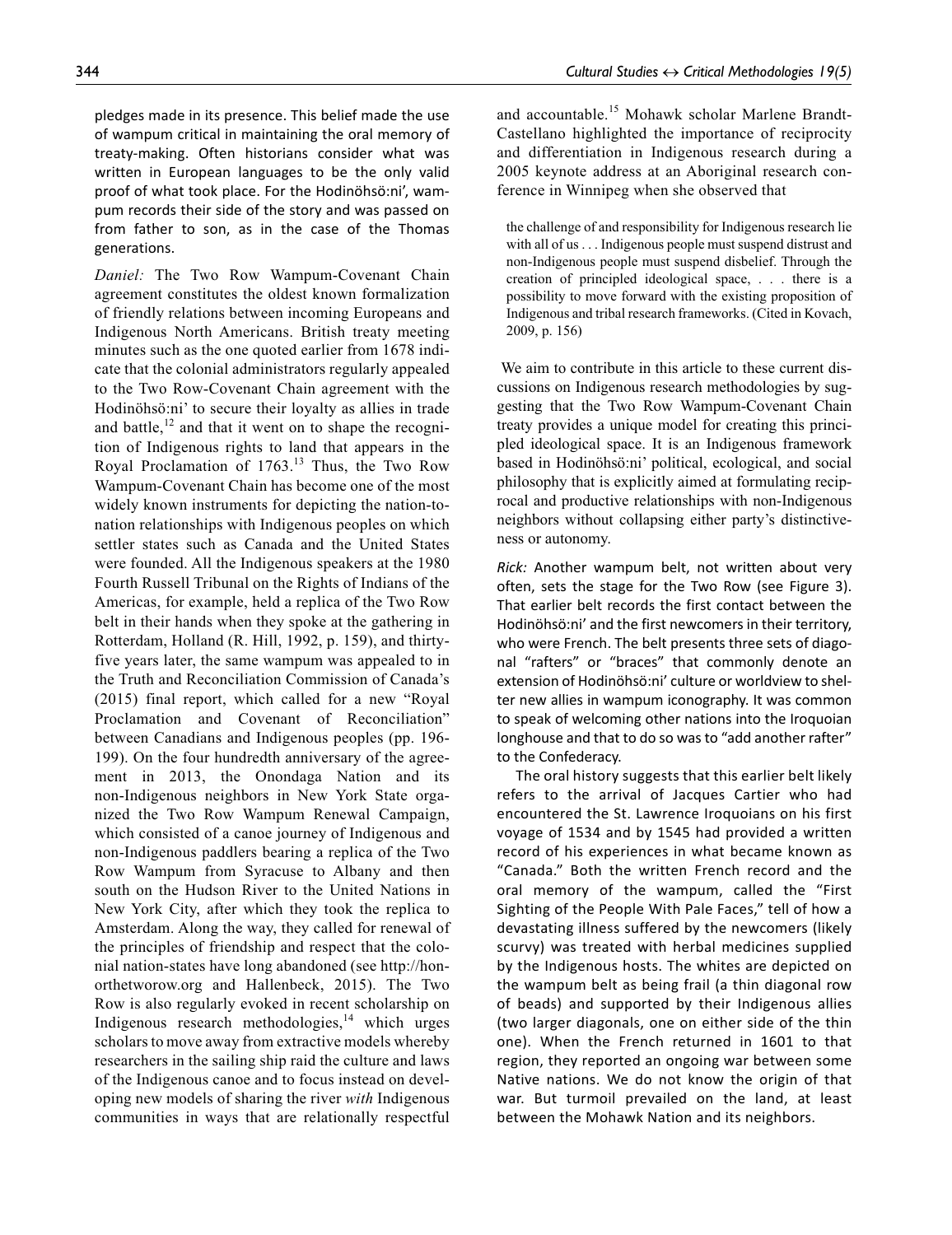

**Figure 3.** First sighting of the people with pale faces belt. *Note.* Photo courtesy of Rick Hill.

The date of 1613 has come to be associated with the time when whatever kind of agreement was made and codified by the Two Row Wampum Belt. This date appeared on a parchment that surfaced in the 1970s and was thought to be the Dutch transcription of the Two Row Treaty. This document purports that Jacob Eelckens made an agreement with the Mohawk leaders on April 21, 1613. While a few scholars have labelled the document as a fraud, I'm not sure it is that easy to dismiss. As far as I know, I am one of the few people left who once held that old parchment and lived to write about it.

 time, but those negatives have been long lost, along In 1980 or 1981, Oren Lyons brought this parchment to the Turtle (Native American Centre for the Living Arts) in Niagara Falls, New York where I was the Museum Director. It had been written about by Lawrence Gwyn Van Loon (1903-1985) in 1968 (see Van Loon). Lyons stated that it had been looked at by experts who determined that parchment of this kind was in use in the seventeenth century, as was the ink used to write the terms of the treaty in the Dutch language. I actually photographed the parchment at the with much of the collection at the Turtle, which was confiscated by the U.S. Internal Revenue Service and sold off at auction. The Onondaga Nation still holds that parchment as far as I understand.

Prior to 1613, the Mohawks had already had some experience in dealing with the French and the Dutch, who they called *Skaghneghtadaronni*, meaning "People of the Wooden Shoes." In 1609, French colonial governor Samuel de Champlain (1567-1635) led an attack upon the Mohawks and used firearms to kill several of them. It is hard for us to appreciate how startling that event was. It was the first time the Mohawks saw the use of guns and their devastating impact. The French chose a tactic of war to attempt to break the unity and strength of the Hodinöhsö:ni'. The Mohawks decided that they needed to make alliances with the newcomers who arrived by ship, and they chose the more friendly Dutch at that time.

### **Two Row-Covenant Chain Research Principles**

### *Principle 1: Research Relationships Are Dialogical*

*Daniel:* The oral history of the Two Row Wampum-Covenant Chain treaty provides crucial principles for rethinking research [relationships.](https://relationships.16)<sup>16</sup> In this article, we outline five principles, but with unlimited time and space, there are many others that could be discussed. First, the Two Row tradition depicts a relationship that is explicitly dialogical rather than monological, and it emphasizes the sacredness of the living river between the two parties. In its initial stage, the Two Row protocol differentiates, not to create cultural apartheid, but to generate respect between the two groups, so they can share the river that sustains all life. As our seminar participants regularly indicated, we need to remember that the white beads between the two purple rows do not represent a wall but a river. Attending to differences between the parties is not the ultimate goal of the relationship, but beginning with differentiation generates what Cree philosopher Willie Ermine calls an "ethical space of engagement."<sup>17</sup> This ethical space guards against assimilation, an approach that would breach the sacred spaces between parties and assume control of the other's vessel, absorbing the distinctions of the other party into those of the first and then heralding the resulting amalgam as one way of thinking, one canon or philosophical tradition, one research paradigm that all must follow. Often, people assume that finding similarities and downplaying differences is the best way to generate understanding between different groups. The problem with this assumption in the context of relations between Indigenous peoples and settlers is that it doesn't question the Eurocentric "common sense" on which colonial conquest was founded, a common sense that dismissed Indigenous knowledges as "primitive" and "savage" on its way to obliterating the forms of land-based jurisprudence that Indigenous peoples had formed within their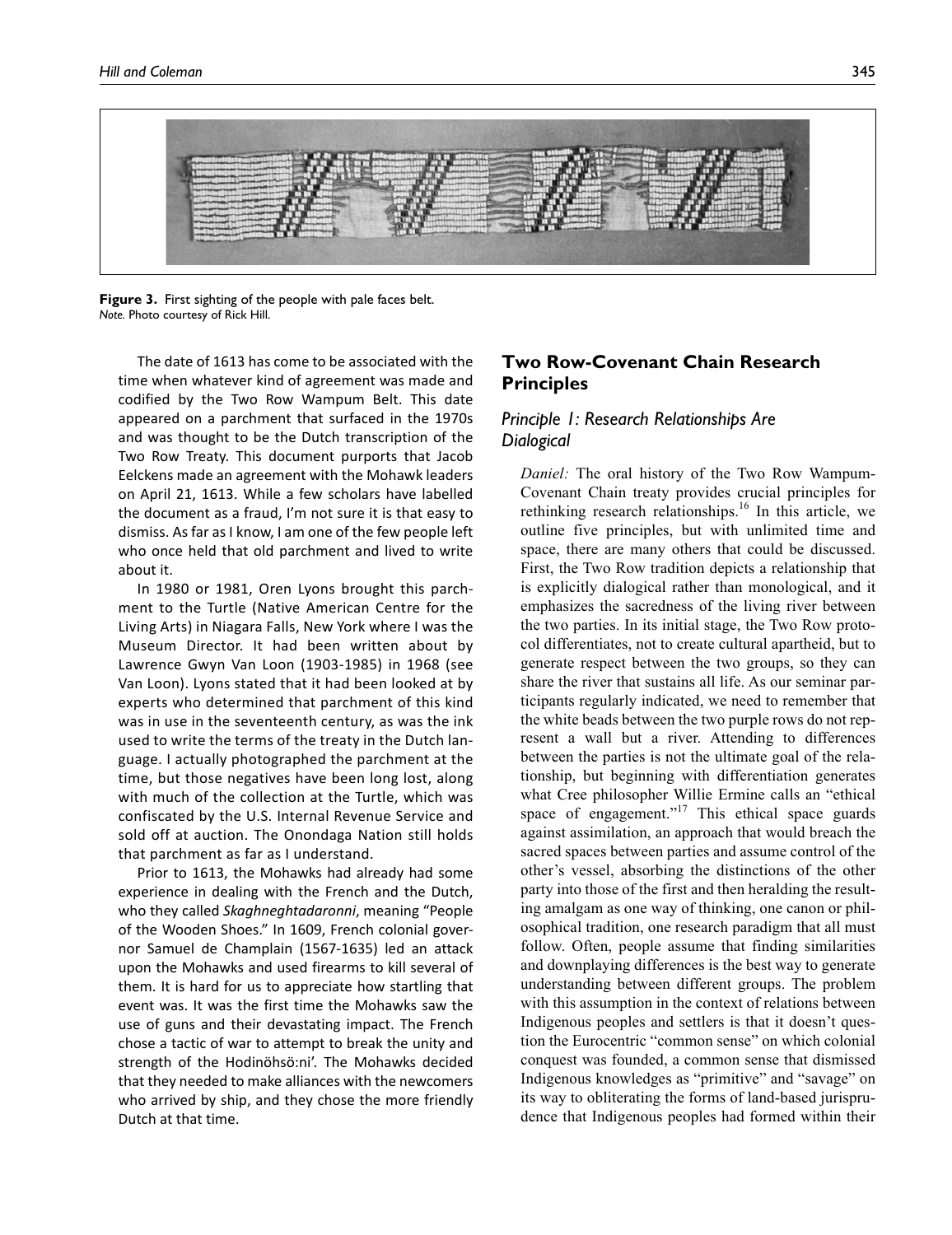homelands. Dr. Bob Antone (2016; Oneida of the Thames River) has emphasized the particular "relational consciousness" highlighted by the Two Row agreement. He notes that *awareness of being in relationship* has value in itself. The Two Row, he has said, was not meant to divide people but to join them to each other and to Mother Earth. Its formulators wisely foresaw the need to protect what is distinct about Hodinöhsö:ni' lifeways from being obliterated by assimilation, even as the agreement founded the terms for building a relationship with newcomers. The Two Row paradigm, therefore, alerts us to the importance of each party noting the distinctness of our own epistemological and educational traditions *in dialogue with* other ways of knowing and learning.

*Rick:* In the Hodinöhsö:ni' mind, peace is the intention of the Creator. Within the Hodinöhsö:ni' worldview, it was the Creator who made this beautiful world, not as a place for hostilities but as a place in which people could share the land and its bounty to live peacefully and healthfully. In Hodinöhsö:ni' philosophy, the Creator provided the mental, emotional, and spiritual reasons for making peace. The Creator was so saddened by the deadly conduct of the warriors that he sent the Peacemaker to bring an end to bloodshed, scalping, cannibalism, and killing. However, it was also the Creator's intent that we would use our rational minds to make peaceful relations between humans.

 Hudson River, likely the first white man to fly the In 1609, the same year as Champlain's attack on the Mohawks, Henry Hudson made his way up the Dutch flag as he explored the Northwest Passage. Dutch Captains Adriaen Block and Hendrick Christiaensen visited the region in 1611, 1612, and 1613 and produced the first map of the territory in 1614. On that map was recognition of the territory of the Mohawk Nation, who the Dutch called Canoe Makers. These dates make it quite possible that in their travels in 1613, the Dutch captains met with some Mohawks. In the preamble to the Two Row Wampum, the Hodinöhsö:ni' oral tradition explains the reason why the Mohawks and Dutch met in the first place. The narrative of the belt states,

### *The One who dwells in the sky did not intend people who move about on earth to torment one [another.](https://another.18)*<sup>18</sup>

This means that the Creator was saddened by the actions of the French who brought war and death to the Hodinöhsö:ni', a people guided by the *Kanianerenko:wa*  or the Great Law of Peace. While we don't know what caused the war between Indigenous people in 1609, the French introduction of guns made it much more deadly. Stories of the power of those guns must have spread quickly within the longhouses of the Mohawk villages.

*As the whites and the Ongwehowe began to see each other, they began to talk with one another about not being of one mind, and there was no love between them. People were not happy as they moved about, and often were trying to do away with each other.* 

The deaths caused by the French guns heightened the fear and trauma. Both the Mohawks and the Dutch did not want to see the use of force become the underpinning of their relationship. The oral narrative explains that, like many sacred messages, the Creator put the inclination toward peace in the minds of the Mohawks and Dutch who met on that fateful day near the confluence of the Mohawk and Hudson Rivers.

The previous reference to whites and Ongwehowe not being of one mind draws from a central metaphor in the *Kanianerenko:wa* to explain that peace requires people to come to one mind, often referred to as the *Ga'nigoi:yoh*  or the Good Mind, in order for the peace that the Creator has envisioned for us to prevail. He does not magically make peace happen, but he calls upon the power of our reasoning minds to visualize and implement a state of peacefulness. The three principles of the *Kanianerenko:wa*  are *Sgënö'* (Peace), *Ga'hasdehsäh* (Strength through Unity), and *Ga'nigoi:yoh* (Good Mind and Equal Justice). These principles were applied to the treaty-making process embodied by the Two Row Wampum.

*It will put your minds at ease (that we still remember these words).* 

In the opening sequence of the reading of the Two Row we hear these words. Its recitation was meant to bring peace of mind. The Two Row Wampum preserves the words of those ancestors, documenting for posterity that our ancestors wanted peace to prevail. The agreement made way back then has resonated over the centuries. It was a great moment of diplomacy and common humanity and was meant to provide some certainty that peace would continue.

*We are being pressed down upon by our white brother.* 

Despite the French incursions in 1609, the Hodinöhsö:ni' decided not to retaliate. Instead, they turned away from warfare, and sought peace with the next party of whites that arrived in a big sailing ship on the Hudson River. Later, the Hodinöhsö:ni' tried unsuccessfully for almost a century to make peace with the French, but intermittent warfare, diseases, and the disruptive influences of the French Jesuits undermined the prospects of peace.<sup>19</sup>

Symbolically, the Mohawk and the Dutch upon first meeting joined their arms together, not only as a way of shaking hands but also as a metaphor for making peace. By grasping each other's forearm, they made a strong bond.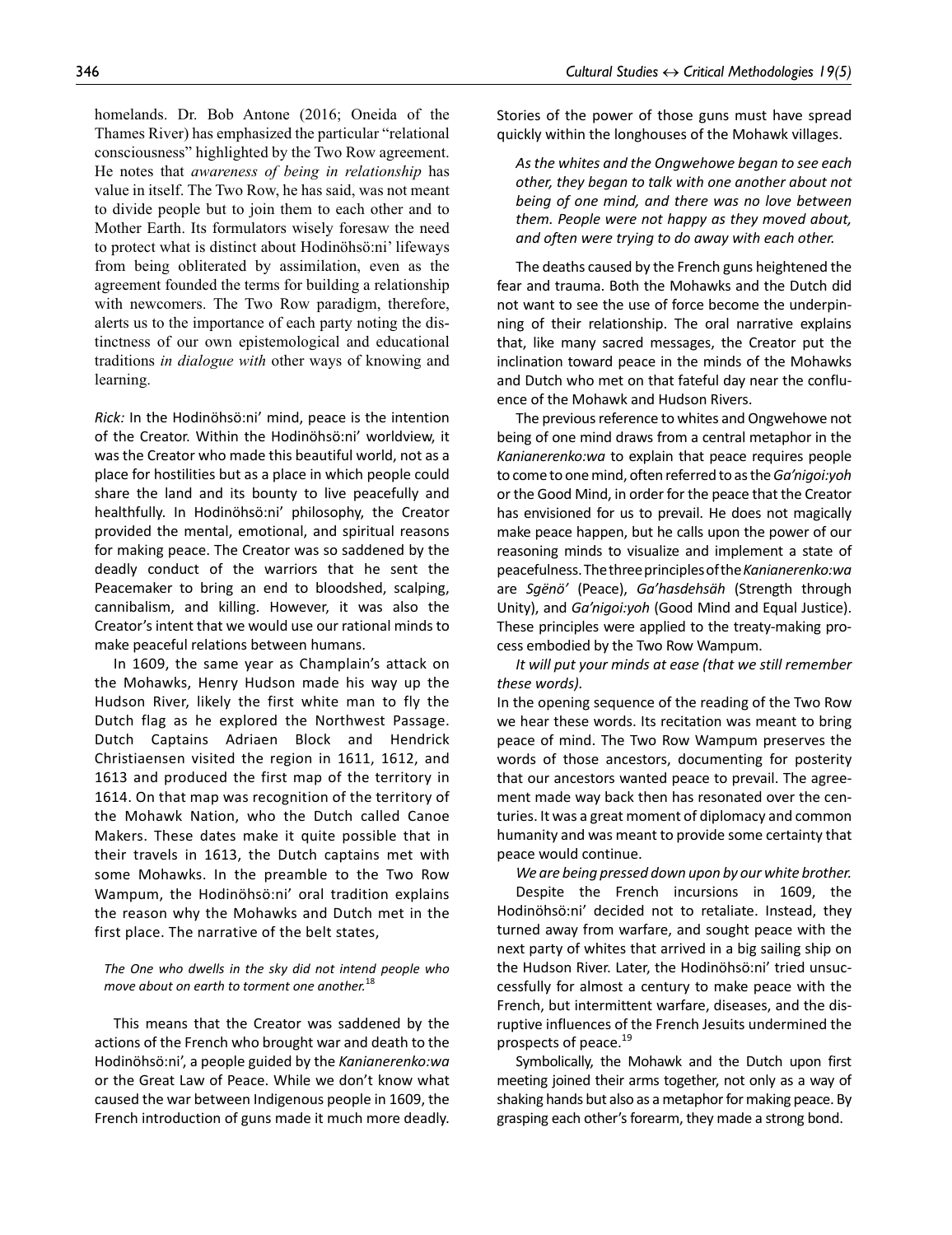*When our white brothers [the Dutch] first arrived in our lands, we completed the agreements. They made settlements nearby where our ancestors were living. The whites and Ongwehowe began talking for quite some time about how they could make peace, when they joined their arms.* 

*The white man said, "If we do not do something, it will always be this way. Is it possible to form an agreement so we can live in peace?"* 

*The Ongwehowe replied, "What you have in mind is good. The Creator did not intend that we would live in discord, and we should respect one another."* 

*The white man said, "We will do this right (make it right/legal), so both our people will know what we agreed on . . . we will each make records for ourselves, so the later generations will know this."* 

*The Ongwehonwe replied, "He who dwells in the sky [The Creator] gave us wampum to keep track of things we want to perpetuate."* 

*The white man responded, "I will do what is right for me, make it legal by writing it down. Thus people on both sides will know it."* 

This exchange shows that two forms of memory were brought into play as both parties agreed to use their own way of remembering what was agreed upon. According to Hodinöhsö:ni' oral tradition, the use of wampum dates back to the formation of the Confederacy over a thousand years ago. This passage also suggests that some of kind of written document was to be made by the Dutch. This concession to two ways of recording important events feeds directly into the research mandate at Deyohahá:ge:, to explore the best of Hodinöhsö:ni' and Western thought recorded in the "two paths" of their different knowledge systems.

*They began to develop some rules to go by.* The next sequence in the oral narrative explains how the rules and symbols of this new alliance were conceived.

*The white man asked, "What symbol will we go by?" The Mohawk man replied, "First, we agree to have friendship and love as the Creator intended. In this way, we will have peace. This will be symbolized by the earth, the Creator's creation, and its happenings."* 

At first, this exchange mystified me. I understand the origin of the friendship and love connection. But, what does Creation have to do with a treaty? I was happy to find out that it was explained later in the Thomas narration when the Mohawk man states, *We will abide by our agreements as long as . . . the sun always makes it bright on earth. The waters flow in a certain direction. The wild grasses grow at a certain time of year.* 

In other words, peace was meant to last as long as the natural cycles of the earth last. Peace was to be as natural as the workings of the Creation.

The second symbol of the Two Row is described thusly: *Second, we'll take each other by the hand (take a hold of each other's arm).* 

When the Confederacy Chiefs were first installed in their office as Chiefs, they were asked to join their hands together. This actually meant that they were to link their arms together, forming an unbreakable human chain. This linking of arms was meant to represent that they will always be strong because they have one mind on matters. We can see this symbol of linked arms extended in the iconography of the Covenant Chain wampum, which represents the newcomers and the Ongwehonwe each holding an end of the rope or chain. Through this treaty, the Hodinöhsö:ni' added the newcomers to their circle of strength. It is a symbol of equality and interdependence.

*The Ongwehowe stated, "We will smoke the sacred tobacco that the Creator made for us, and pass a pipe around so that smoke will rise and pierce the sky. The Creator will then bear witness to our agreement.* 

Again, these are significant cultural protocols at work. Originally native tobacco (*Nicotina rustica*) was given by the Creator to the Ongwehowe as a way to communicate with the unseen forces of the universe. The smoke of the burning tobacco carries the words and thoughts of the humans to the Sky World where the Creator resides. When tobacco is offered, he gives the matter special attention.

When I was younger, I always used to hear from the elders that the treaties were sacred. However, when I read the written versions of them, I did not find any sacredness, just a bunch of words about land, boundaries, and services to be provided. The previous passage finally helped me understand what the old people meant. By kindling the council fire and offering tobacco when agreements were made between human parties, the Creator heard the pledges made to each other and would, therefore, "bear witness" to what was said. If making peace was the Creator's intent, and we are sacred beings made on purpose to pursue peace, then when peace was made, it was a sacred moment in which the intentions of humanity and the spiritual powers of the universe become one.

### **Principle 2: The Importance of Place-Conscious Ceremony**

*Daniel:* This part of the oral history of the Two Row-Covenant Chain treaty ties in to a second important principle, which is that healthy research relationships are established in ceremony informed by consciousness of place. The oral record indicates that the two parties agreed to join hands, to work toward the Good Mind, and to ask the Creator to witness their efforts to establish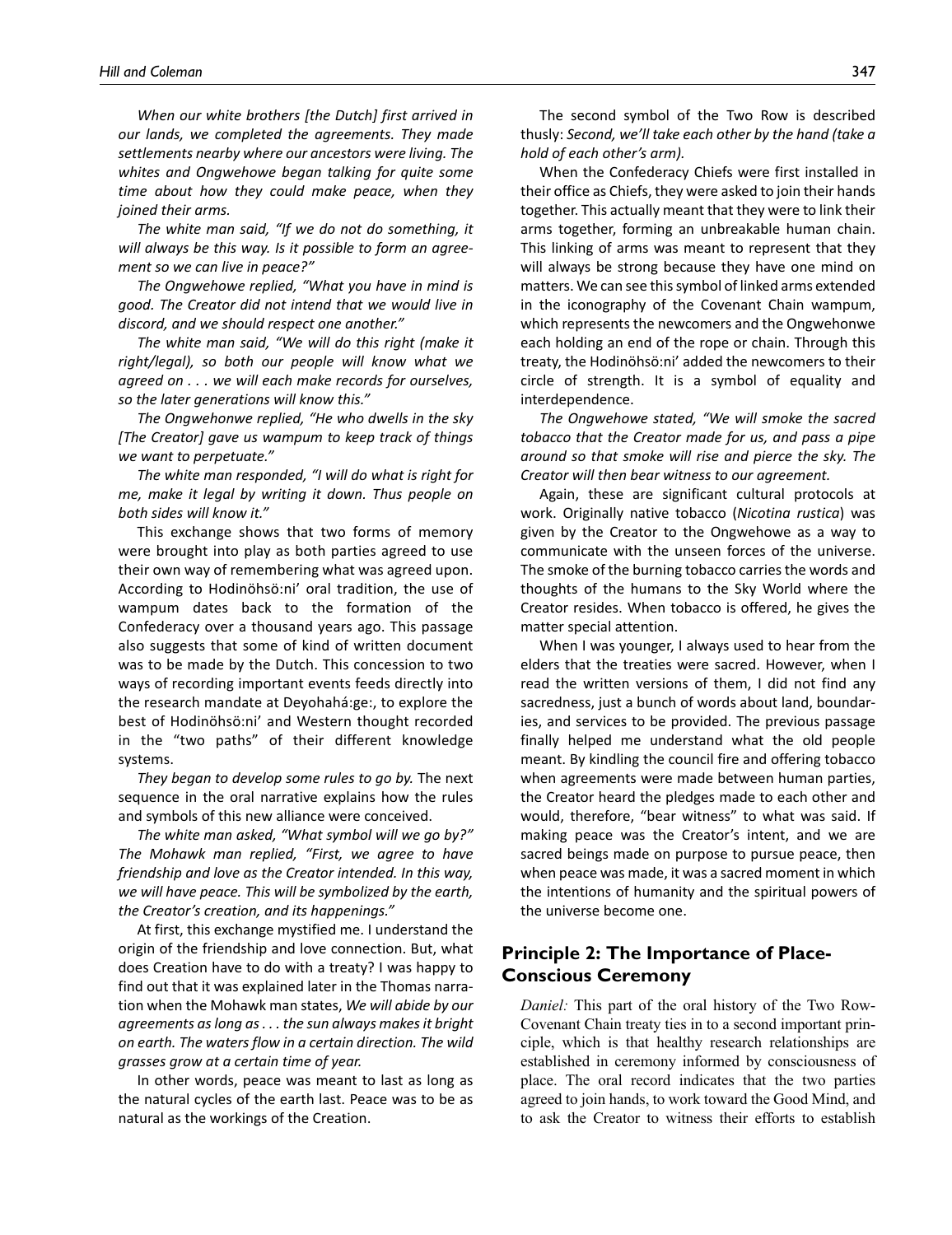

**Figure 4.** Circle wampum, *Rotinonshón:ni Teiotiokwaonháston*, "it circles the people." *Note.* Photo courtesy of Rick Hill.

peace. There are too many elements of Hodinöhsö:ni' ceremonial symbolism to discuss in detail here, but the reference to living within the intensions and provisions of the Creator alludes to the *Ohenten Kariwatekwen*, "The Words That Come Before All Else," also known as the Thanksgiving Address. For Hodinöhsö:ni' people, this address should open any important gathering where clear thinking is required. The Thanksgiving Address is an extensive expression of gratitude to the Creator and the many beings of Creation—from the water and land to the many plants and animals and onward to the sun and moon—all of whom make it possible for humans to live comfortably in this place and to gather together with a Good Mind.<sup>20</sup> The reference to holding hands alludes to the foundation of the Hodinöhsö:ni' Confederacy memorialized in the Circle Wampum (Figure 4), which represents the fifty chiefs standing in hand-in-hand unity around the people of the Confederacy, and it connects this image to the new Covenant Chain of Friendship being formed with the Dutch. Finally, the reference to the sacred tobacco refers to prayers for peace that ask the Creator to affirm the solemnity of the agreement being formed. We realize that the topic of ceremony in this second principle for research partnerships can be awkward. While university-based researchers are familiar with certain ceremonies such as university convocations or awards ceremonies, secular culture tends to treat these as rituals representing historical tradition more than spiritually vital acts that influence the course of future events. This secular ethos, plus the fact that many Indigenous peoples have barred outsiders from ceremonies because of ongoing misappropriation, means that ceremony itself is often an awkward topic for university-Indigenous research relationships.

We had conducted our Two Row seminars pretty much like any seminar at a secular university campus when Taylor Gibson, a community-based researcher fluent in Hodinöhsö:ni' languages and traditional culture, quietly asked that we open our gatherings with the Thanksgiving Address. Among the many Hodinöhsö:ni' ceremonies, the *Ohenten Kariwatekwen* is one of the more "public" ones, meaning that, although it is fundamental to Six Nations cosmology and spirituality, it is not seen as a ritual to be protected from outsiders. Framing our gatherings with this simple ceremony that recognizes the generosity of the place where we have gathered, however, added another layer to our experiences of what Bob Antone (2016) called the "relational consciousness" generated by the Two Row. Dr. Antone said that the ceremonial element of the Two Row protocol reminds us that there are three parties present in every sacred agreement: the two human parties (in this case, the Hodinöhsö:ni' and the incoming Europeans) and the Creator and/or Creation. There are two purple (human) rows, but they are embedded in three much larger white (more-than-human) rows of beads. $21$ 

In *Research Is Ceremony: Indigenous Research Methods*, Shawn Wilson (2008) (Opaskwayak Cree) explains that "In our cultures an integral part of any ceremony is setting the stage properly. When ceremonies take place, everyone who is participating needs to be ready to step beyond the everyday and to accept a raised state of consciousness. You could say that the specific rituals that make up the ceremony are designed to get the participants into a state of mind that will allow for the extraordinary to take place" (p. 69). Taylor's introduction of the *Ohenten Kariwatekwen* at the beginning of our gatherings was aimed at setting the proper stage for our discussions, to interrupt the everyday run of seminar proceedings, and to encourage us to anticipate a new state of consciousness so that something more than the ordinary could take place. The levels of distrust between Indigenous and university communities run deep and complex. Ceremony's deliberate pause is, therefore, important to the conduct of a research relationship because it can open up the "principled ideological space" that Marlene Brandt-Castellano says is necessary for "Indigenous people [to] suspend distrust and non-Indigenous people [to] suspend disbelief." We have observed that ceremony has the potential to create this interlude; for those who enter into it with openness and intention, ceremonial suspension removes us from operating in the "auto-pilot" of our usual assumptions and conceptions. Wilson quotes one of his research participants saying that in Maori culture, the space between people is sacred. The purpose of ceremony, then, is to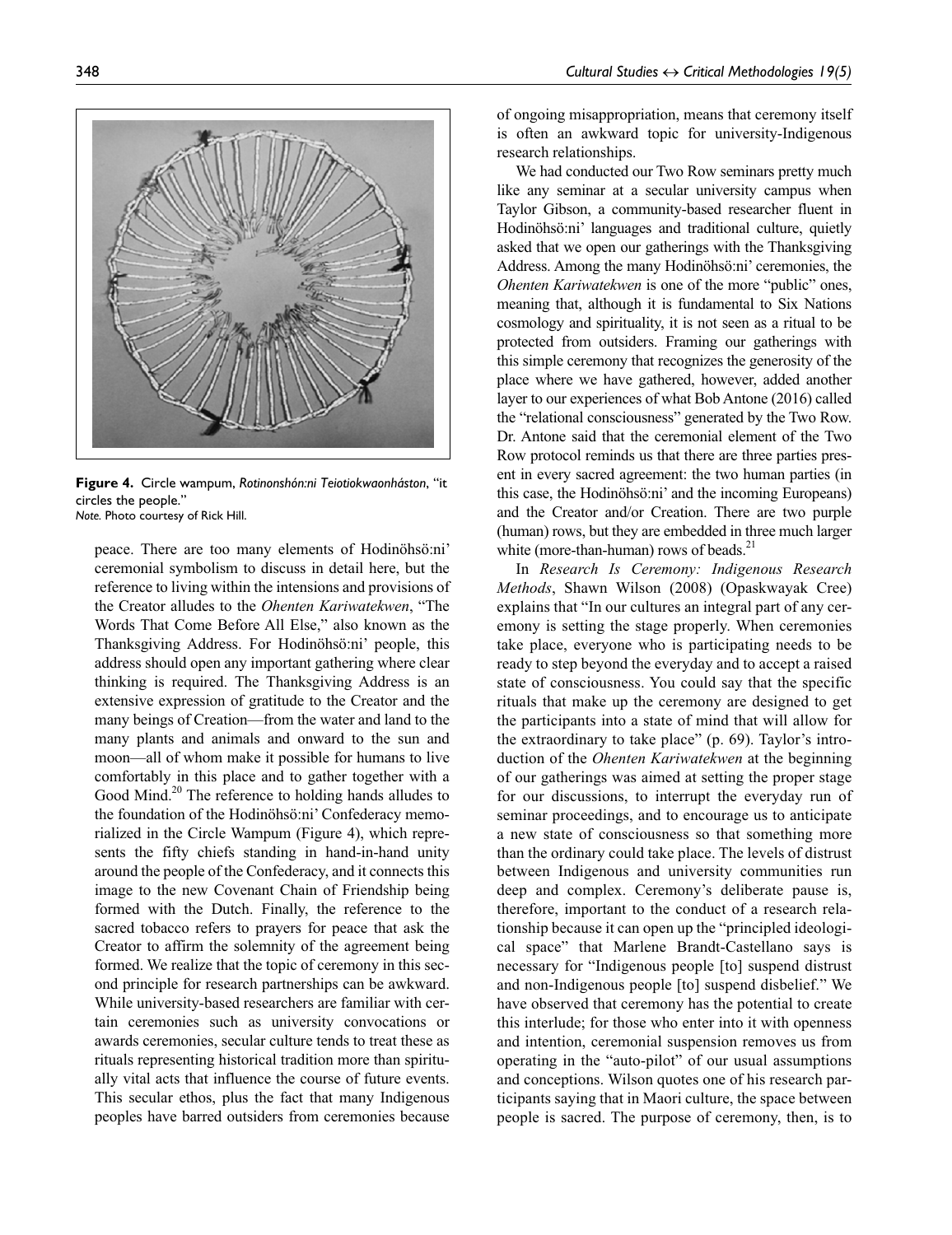approach the borders of other beings' spaces respectfully, and, by performing rituals of greetings, peace, and thanks, to bridge the space so participants can share the space together. Wilson goes on to explain, "this bringing things together so that they share the same space is what ceremony is about. This is why research itself is a sacred ceremony within an Indigenous research paradigm, as it is all about building relationships and bridging this sacred space" (p. 87).

When the Hodinöhsö:ni' met the Dutch to generate the treaty of friendship, they would have had two related ceremonies—the Condolence and the Woods' Edge Ceremonies—in mind. The Condolence traces back to the story of Haiyentwatha, Peacemaker, and the origins of wampum-making. To make a long story short, Haiyentwatha was inconsolable after the deaths of his daughters. He wandered aimlessly through the forest for a long time, his heart thrown to the ground by grief. One day, he found himself at the edge of a lake, stringing shells onto lengths of reed grass. He felt comfort in the concentration required by the simple, orderly act. He longed for someone to hold the strings of shells he had made and count his sorrows with him. Peacemaker heard his wish, and thus, the Condolence Ceremony was born. Ever since, when a clan or community experiences devastating loss, comforters from other villages come through the forest to the edge of the village clearing and use three strings of wampum to wipe the tears from the eyes, the ringing from the ears, and the blockage from the throats of those who mourn. This ceremonial space at the Edge of the Woods is a critical place, since friends or foes may appear at this site, and the trials of the journey through the woods may bring good tidings or bad. So wampum was also used in the Edge of the Woods ceremony to gentle the spirits of those who had experienced difficulties, danger, or sadness, so they could enter the village and join the others with a Good Mind.

Likewise, the Two Row-Covenant Chain agreement was a ceremony for welcoming visitors from far away at the edge of the local place to bless them with the Good Mind so they may share the space peacefully together. To enact such a ceremony, each party has to turn up in person and participate. They need to enter the shared space aware of the human history of grief and distrust, and they must want to restore clear minds and open hearts. A key principle, then, of a Two Row Research Paradigm requires the intentional making of shared ceremonial space, a heightened space of *Ga'hasdehsäh* or "strength-in-unity" that creates *Sgënö'* or peace by suspending business as usual and recognizing the gifts of the land itself along with the sacredness of the spaces between those who have gathered and their intention to

bridge those spaces to share *Ga'nigoi:yoh*, the Good Mind.

*Rick: The white man then asked, "What term of relationship will we go by? I will call you my "child."* 

*However, the Ongwehowe replied, "This is not proper, for a father can control the child. What do you think if we addressed each other as 'brother?'"* 

They agreed to be as brothers from that day forward, because brothers do not control each other. This concept refers to the political language created by the *Kanianerenko:wa* (Great Law of Peace). The united nations of the Iroquoian Confederacy view themselves as younger and elder brothers. This concept does not suggest a hierarchical relationship where the elder is superior to the younger, but instead, that the elder brother has the responsibility to protect the younger brothers. It is a form of kinship that endures.

*The Dutch man asked, "How will we seal the relationship?"* 

*To which the Mohawk man replied, "We will seal the matter by taking each other by the hand. And we shall remain brothers for as long as the earth lasts." They then took each other by the hand to confirm love and respect for one another, so that there will always be peace.* 

### *Principle 3: Equity Within Distinctiveness*

*Daniel:* We learn from this exchange a third principle to guide research partnerships: while the Two Row-Covenant Chain protocol *differentiates* the Indigenous canoe from the European sailing ship, it represents the two rows as *equal*. The wampum's iconography of the two purple rows of beads is exactly identical, with no indications of superiority, hierarchy, or preference between them. The equality between the two parties is emphasized in the oral record by the discussion between the Dutch and the Onkwehonwe about whether to use the metaphor of parents-and-children or that of siblings. Here, we have a good instance of the importance of differentiation within the framework of equality. The Dutch would have presumed that calling the Hodinöhsö:ni' "son" was a way of welcoming them into the family, but their concept of family would have been based on the hierarchical assumptions of the European system of primogeniture, according to which elder sons had priority over younger sons in inheriting the father's property. Such concepts were foreign to Hodinöhsö:ni' family structures, which were matrilineal in organization and did not own private property or pass it down a male line. Rather, Confederacy kinship and social systems were founded on the metaphor of sibling relations (usually translated into English as brothers), who had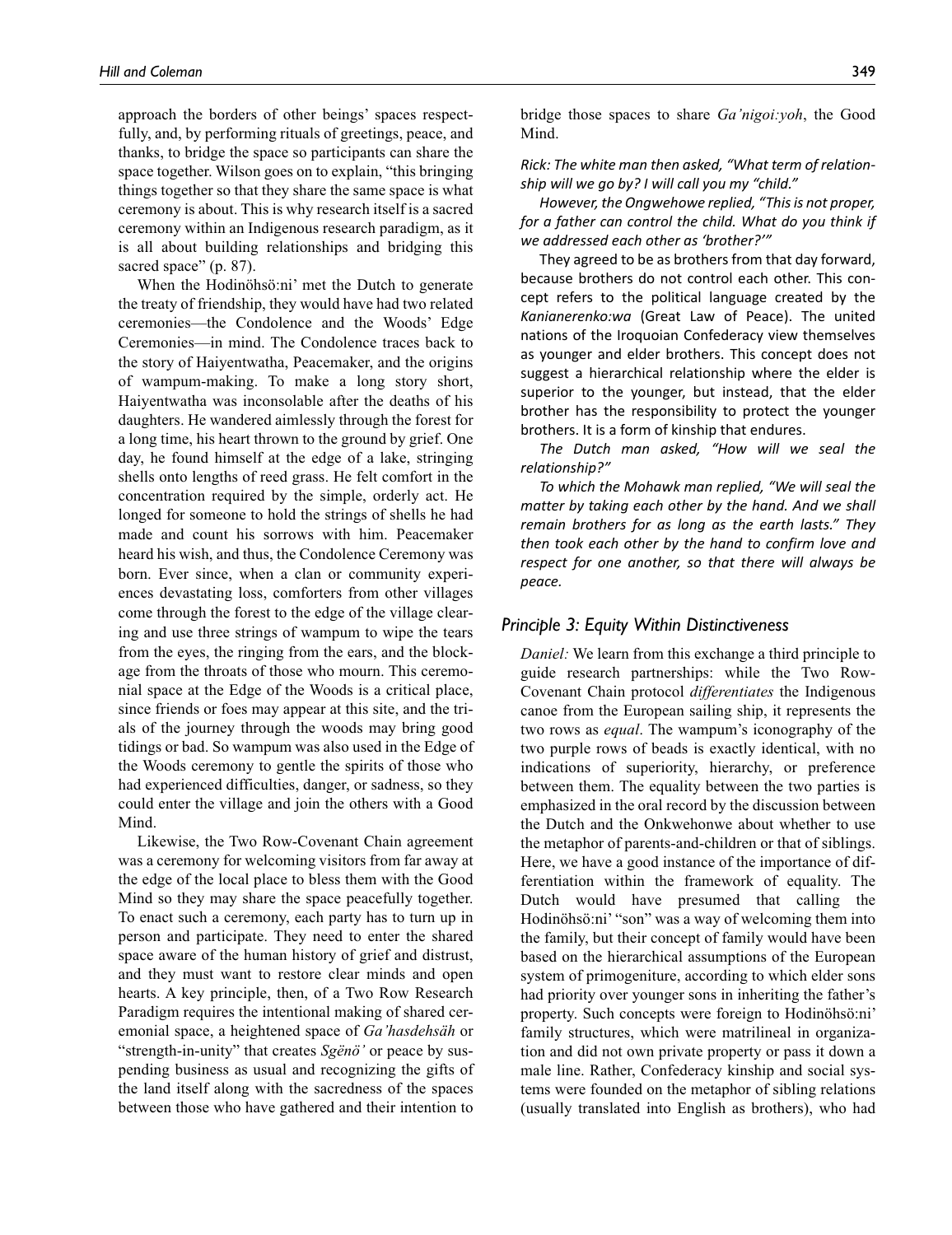particular responsibilities based on age and experience. Children lived with the mother in her family's longhouse, and their primary male caregivers were the mother's brothers, so fathers did not have primary authority over children and women like they did in European traditions. Also relevant here would be the domestic metaphors that informed relationships within the Longhouse that constituted the Confederacy. Since Clanmothers had the responsibility to install and, if necessary, remove chiefs, the Dutch reference to "fathers and sons" would have masculinized the relationship in a way the Mohawk negotiators would have found puzzling. In addition, the member nations of the Confederacy have an old tradition of referring to each other in metaphorical domestic terms, so the Onondagas, Mohawks, and Senecas are often referred to in English translation as "elder brothers" or "uncles," while the Oneidas, Cayugas, and the later adherents to the Confederacy, the Tuscaroras, Tutelos, Nanticokes, and others are "younger brothers" or "nephews."<sup>22</sup> Relational terms like this (mother, father, sister, grandparent, aunt, etc.) in the Hodinöhsö:ni' languages are elaborated from verbs, emphasizing the doing of the relationship rather than presenting it as a fixed identity, so that a brother does "brothering," while a sister does "sistering," and so on. The action of these relationships was influenced by age, so that the older brother, who has more experience of the world, is responsible to initiate the actions of brothering, while the younger, who has less experience, is responsible to receive brothering in a respectful way. $23$ 

As members of our seminar group indicated during our discussions over the terms "sons" and "brothers" in the oral history, there are important implications here for research relationships. Like the patronizing Dutch negotiators, university-based researchers can assume the sailing ship has all the material resources and symbolic benefits to offer. They may, therefore, wish to invite Indigenous partners to join the university "family." Very often, this imbalance can undermine equity within a partnership because budget lines, publishing venues, and systems for quality assessment remain firmly under the control of university, academic, or granting institutions and are rarely accountable to the Indigenous partners in the research. In addition, the structural imbalance reinforces the fatherly assumption of the sailing ship as patron, dispensing benefits to (or withholding them from) Indigenous "sons."

The Two Row-Covenant Chain accord teaches us to heed the delicacy of the Mohawk elder brothers who carefuly explained why being welcomed as sons was inappropriate and why they preferred to interact as brothers. The relational *un*consciousness of Dutch newcomers in a completely unfamiliar environment considering the democratic federation of matrilineally organized Five Nations

as "children" at a time when women's leadership or democracy would have been judged seditious back home in Europe is staggering in its hubris. The embarrassing obliviousness of the Dutch in this instance helps us to reorient common assumptions that remain with us today about leadership and expertise. As elder brothers of the Confederacy and as people who had lived in the Mohawk River Valley region for thousands of years, the Mohawks had the knowledge, resources, and infrastructure the newcomers needed to survive and succeed in the area. Out of their awareness of responsibility for the inexperienced newcomers, they referred to them as "younger brothers." Likewise, in the domain of Indigenous-oriented research, Indigenous partners often function as elder brothers in the relationship with university partners, since they have the longest experience and often have access to the most extensive environmental knowledge, local resources, and community-based infrastructure necessary to carry out the research. What this requires in practical terms is a deliberate rebalancing of authorities—of what we might call the politics of citation or the economies of credibility—where research groups such as ours need to ground our work in the teachings and scholarship of the elder brother to guide our thinking. This rebalancing means considering carefully which scholars and publishing houses and research institutions we legitimize and credit as authoritative sources for our research. For the economies of citation are not neutral. This priority aims to counter-balance the long history of epistemicide carried out worldwide by the colonial sailing ship. As Boaventura de Sousa Santos, João Arriscado Nunes, and Maria Paula Meneses (2007) put it in their Introduction to *Another Knowledge Is Possible*, Western knowledge systems have been "instrumental in suppressing other . . . forms of knowledges and, at the same time, the subaltern social groups whose social practices were informed by such knowledges. In the case of the indigenous peoples of the Americas and of the African slaves, this suppression of knowledge, a form of epistemicide, . . . was the other side of genocide" (p. xix). There is, therefore, they write, "no global social justice without global cognitive justice" (p. xix) and the "monoculture of [Western] scientific knowledge" must be replaced with an "ecology of knowledges" (p. xx). The history of colonial epistemicide they refer to is clearly exemplified by the burning of Mayan libraries by Spanish church authorities in the sixteenth century (see Justice, 2014, p. 297) and by the suppression of Indigenous languages and knowledges in the Residential Schools for Indigenous children that operated throughout the United States, Canada, Australia, and other settler colonies from the nineteenth century and into the mid-twentieth. Closest to our theme, this history of epistemicide can be witnessed in the dismissal of wampum as reliable historical documentation by U.S. and Canadian governments at the very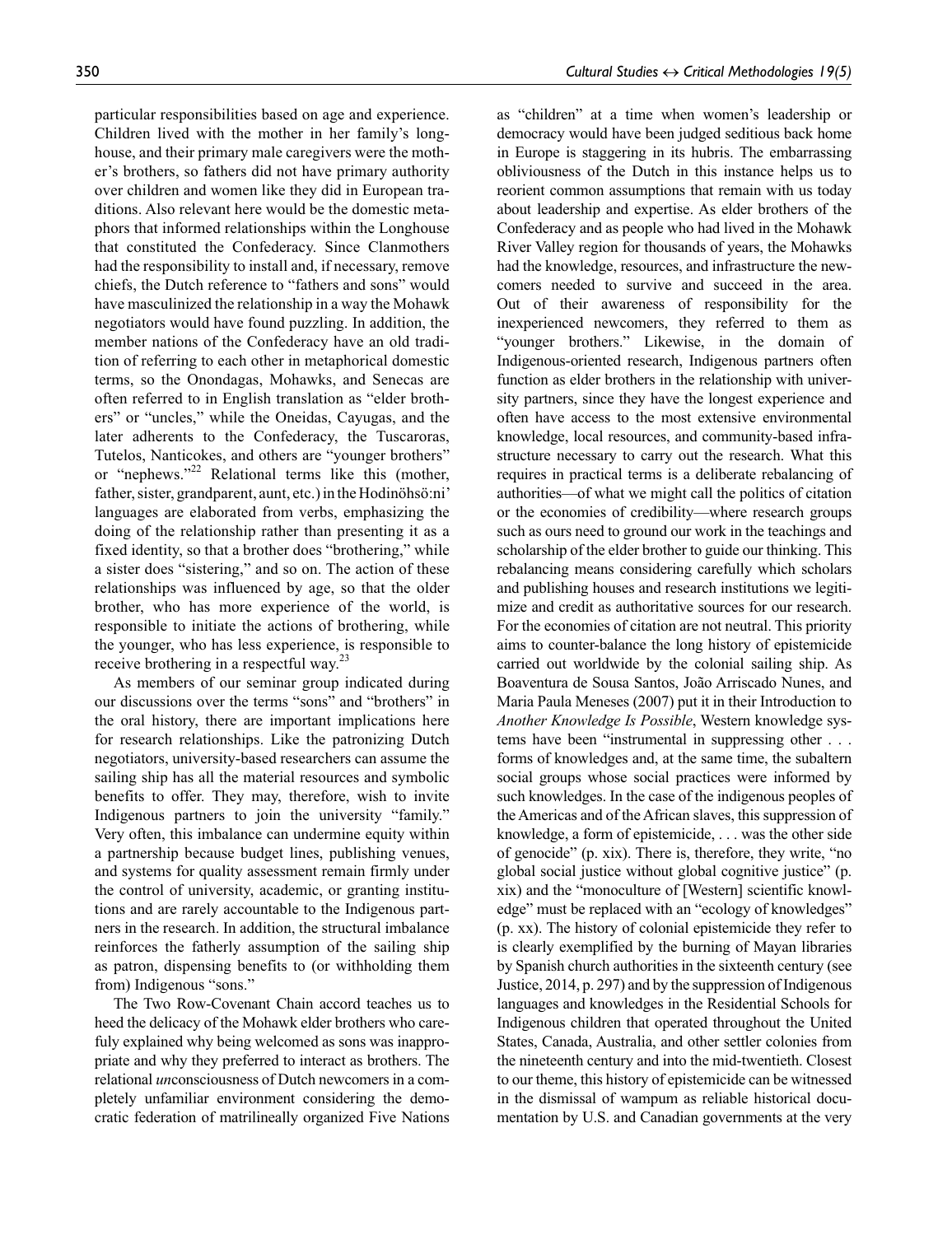time that wampum was being expropriated and confiscated from its original keepers in both Grand River and upstate New York in the late nineteenth and early twentieth centuries.<sup>24</sup> This history of epistemic suppression has meant that both Indigenous and non-Indigenous people have been deprived of ready access to Indigenous knowledges and fed almost exclusively the beliefs and laws of the sailing ship. To restore equity in the relationship means extra effort and attention is needed by both parties, then, to attend to the teachings of the elder brother, whose familiarity with the river and its ecologies extends long before the arrival of the younger Europeans, whose immaturity and inexperience in subsequent years made them abuse both the wampum and the river.

The Two Row-Covenant Chain model indicates that the responsibilities of elder siblings and younger siblings in this relationship are equal and differentiated. By this we mean that their contributions are of equal significance, but that their tasks are not precisely the same. For Indigenous members of the research partnership, responsibilities may include building or renewing relationships with community elders and knowledge holders who can help them learn and reinvigorate languages or traditional knowledges from which colonial imposition has separated them. We might call this the responsibility of regenerating Indigenous knowledge itself by building a renewed relationship with it, by caring for it and its traditional holders. For non-Indigenous members of the research partnership, on the other hand, responsibilities may involve the adjacent, but distinct task of decolonizing Western institutions and the mechanisms of Indigenous epistemicide that remain embedded within their operations. At one of our meetings, our group members discussed the rising campaign to "decolonize the university," especially after the release of Canada's Truth and Reconciliation Commission's Final Report (2015) with its many calls for educational institutions to change practices that disadvantage Indigenous students and knowledges. Given the protocol of the Two Row not to steer each other's vessels, our group members queried, is it right to think that Indigenous people from the canoe should intervene in the protocols and processes of the university sailing ship? There were differing views among our members on this question, but one suggestion was to consider that different participants in the partnership have different responsibilities as older and younger siblings. Perhaps it is more the role of the university-based members in the partnership to work toward decolonizing the university than it is that of Indigenous community members; by prioritizing the teachings of the elder brother in the partnership, both Indigenous and non-Indigenous participants can become more and more familiar with what has been obscured by the colonial project of epistemicide, and as that familiarity grows, younger brothers can consider how to dismantle the colonial project within the sailing ship.<sup>25</sup>

*Rick:* The next sequence highlights the part that has become best known about the ship and canoe metaphors. The parties agree that, *"We both have our own authority—strength/power. We have our respective beliefs, from the same Creator. We have our respective laws. We do not have authority over each other or our kind of culture."* 

*The Ongwehowe stated, "The Creator gave us a canoe and you a boat (ship). We will take our vessels to the water and put them in the water, each in their distinctive way. Our people will follow the vessels in the water. We will place them a certain distance apart, but will line them up so they will always be parallel."* 

*The White man stated, "This is an excellent way to represent our relationship."* 

*The Ongwehowe stated, "Now we have laid our vessels out, parallel to each other, so too it is with our beliefs. My beliefs will be in my canoe, yours will be in your boat. I will also put my laws in my canoe, and you will put your laws in your boat.* 

*Our authority, beliefs, and laws will be dropped into our vessels. That is how people will know it, by the likeness to two paths."* 

This is where the main metaphor of the Two Row Wampum is born. The ship and canoe travel on two separate paths, parallel and never intersecting. There is an agreement not to impose culture, belief, or laws on each other. This is where the main betrayal of the Two Row has taken place. The settler societies appeared to be all about imposition, despite this treaty. The Dutch remained a colonial presence for about fifty years after this agreement was made. The English, who took over the colonial end of the chain in 1664, had a different strategy. They imported their culture, beliefs, and laws, trying to superimpose them on our canoe. Subsequent Canadian and American nation-states have done the same. If the ship has not kept its end of this stipulation, is the treaty still valid? Or, is it now this generation's opportunity to pick up those ideals and make them real by knocking the dust off the chain, and restoring peaceful relations with each other? Rather than get depressed over the failures of a negative history, let's return to the hopefulness expressed in the narrative.

*The Mohawk man stated, "We will make a wampum belt of that likeness so people will know what we will go by. The Two Paths (wampum) is our way of keeping records. We both put our beliefs in our respective boats, and our people too.* 

*"Perhaps in the days to come, some of your people would like to get into my canoe. But I don't think they would like the ways of my canoe." Moreover, he said that the canoe travels quite fast.*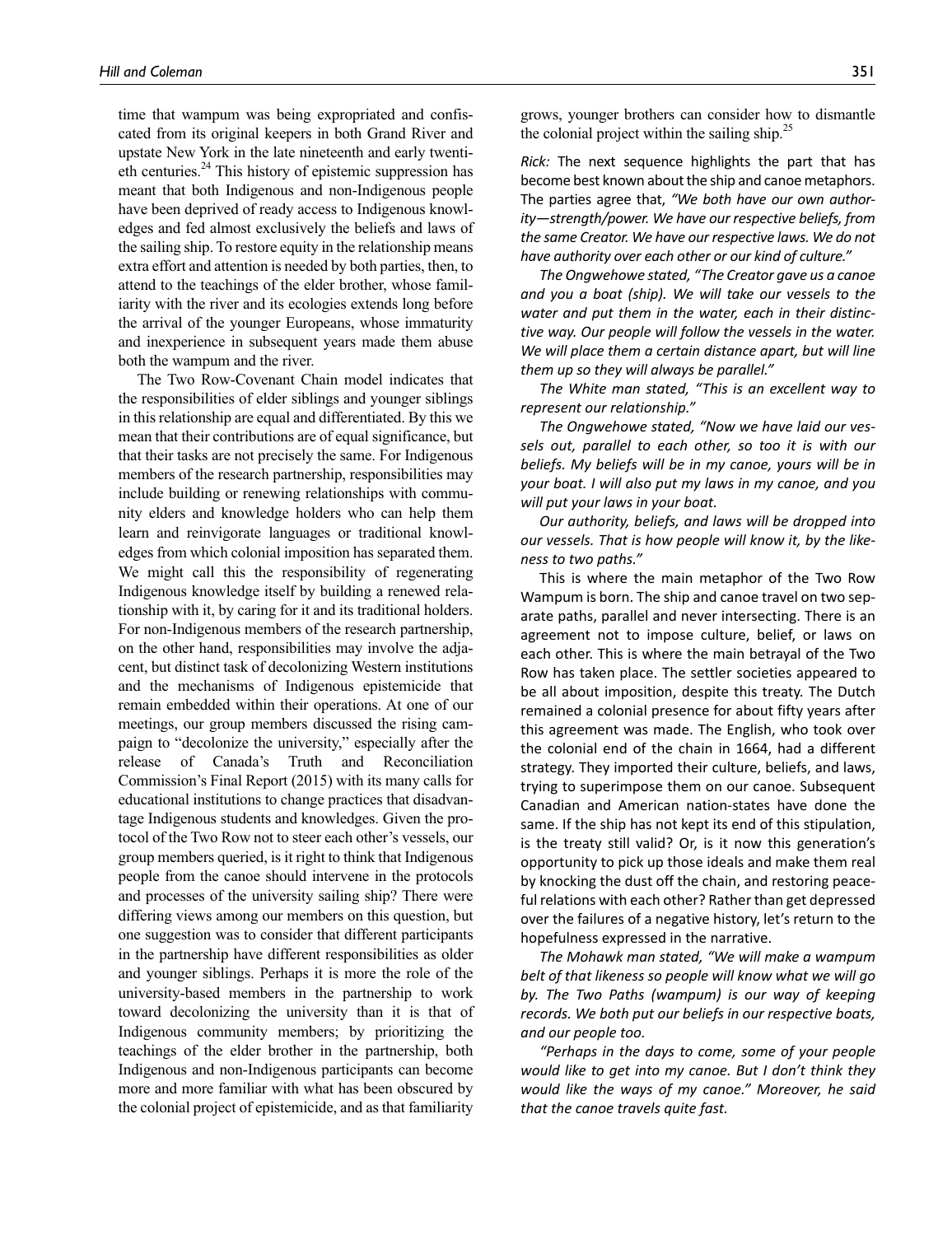*"Perhaps a number of my people would like to get into your large boat, because of its size. They might like being in your boat.* 

*"People who get into your boat will be guided by it. Your people who will get into the canoe will be guided by the ways of the canoe."* 

This is an important passage to contemplate. There is no racial requirement for what vessel you can be in. Instead, the passage says that people will be guided by the beliefs and laws of that vessel. To me, this means that anyone can come and live within our communities, provided they abide by our rules and follow our customs. It also means when the Ongwehowe venture into the ship, they will be governed by its rules.

The oral history goes on to address the difficulty of balancing with one foot in each vessel this way; *The white man asked, "What will happen in the days to come if a big storm comes up, and someone has a foot in each vessel, and the vessels are driven apart? I believe that person will fall between them."* 

The Mohawk man responded, *"Yes, this will happen. We cannot take responsibility for this. Only the Creator has the power to save that person."* 

You could say this about all things Hodinöhsö:ni' only the Creator can help us. The Creator plays a big role in our redemption when we mess up. However, this notion of not taking responsibility for people who are caught in the middle has allowed generations of our people to suffer. Our people have developed a sense of fatalism, particularly about tragedy, as if the victim is always responsible for the tragedy. Is this why the parents stood by as the whites took their children to residential schools? Only the Creator could save the children who were victimized at those schools? Is this why we have such a high suicide rate, because we don't try to help those who have fallen into dark waters? If that be the case, perhaps it is time to rethink the space between the Two Rows. Too many have suffered the trauma of colonization, and we cannot afford to let them drown in the murky waters of life.

*Both parties agreed, "People will be bound by what we have agreed upon. We will abide by our agreements as long as . . . the sun always makes it bright on earth; the waters flow in a certain direction; and the wild grasses grow at a certain time of year."* 

*That is what they did when they made the agreement, and so our minds will continue to be. The white man affirms all that was agreed upon. The Ongwehowe said they have made a wampum record, called the Two Paths, so our people would have the means to know what was agreed upon.* 

The expression *Two Paths*, instead of *Two Rows*, might be a helpful translation. People have to pick the path (or vessel) that will carry them forward, agreeing

to abide by the rules of that path. It is about free choice. Humans can decide what society they wish to exist in. Christianity and residential schooling certainly changed that choice for many. Untold thousands of people of Indigenous ancestry are trying to find their way back to the canoe. Ironically, many descendants of the people of the ship are also turning to what the canoe path holds. Nowhere in the oral narrative does it say that we are to push them away. In fact, our culture tells us to embrace all people as if they are members of one family.

### *Principle 4: Internal Pluralism and Diversity*

*Daniel:* This point about the potential of crossing between the two paths of the two parties relates to a fourth important Two Row principle for guiding research relationships, which is to note that neither of the two purple rows is internally homogeneous. Each of the purple rows is itself constructed of two rows of purple beads, so the original wampum makers symbolized pluralism and diversity *within* each of the rows. The iconography of the Two Row reminds us of the danger to the Indigenous canoe of being assimilated into the sailing ship's assumed universalism, but it also importantly reminds us of the danger of false homogenization within either the European sailing ship or the Indigenous canoe. We need only recall that the Hodinöhsö:ni' are a confederacy of nations to see why the wampum makers would readily have assumed internal pluralism as they wove the two rows for the two ships. While they valued *Ga'hasdehsäh*, the strength that is found in unity, they did not conceive of being Hodinöhsö:ni' in singular terms, and they did not assume singularity among the incoming Europeans either. Their relatives had encountered the French over seventy years earlier on the St. Lawrence River, so they knew about differences among the European newcomers, and they readily transferred the Two Row-Covenant Chain agreement to the British when they replaced the Dutch in the region. Not only were the Hodinöhsö:ni' themselves internally diverse when they met the Dutch in the early seventeenth century, the four hundred years of interaction with incoming peoples between then and now has meant that many of the Indigenous members of our seminar group have different ancestral connections to the Iroquoian canoe. Two of our members were born and raised in traditional families on the Grand River territory, speaking one or two Six Nations languages, but they are the exception. Several members come from families whose parents or grandparents attended residential schools and did not retain traditions or language, while others grew up in families of mixed heritage with both white and Indigenous parents, so clan affiliations that follow the maternal line were not retained. Several others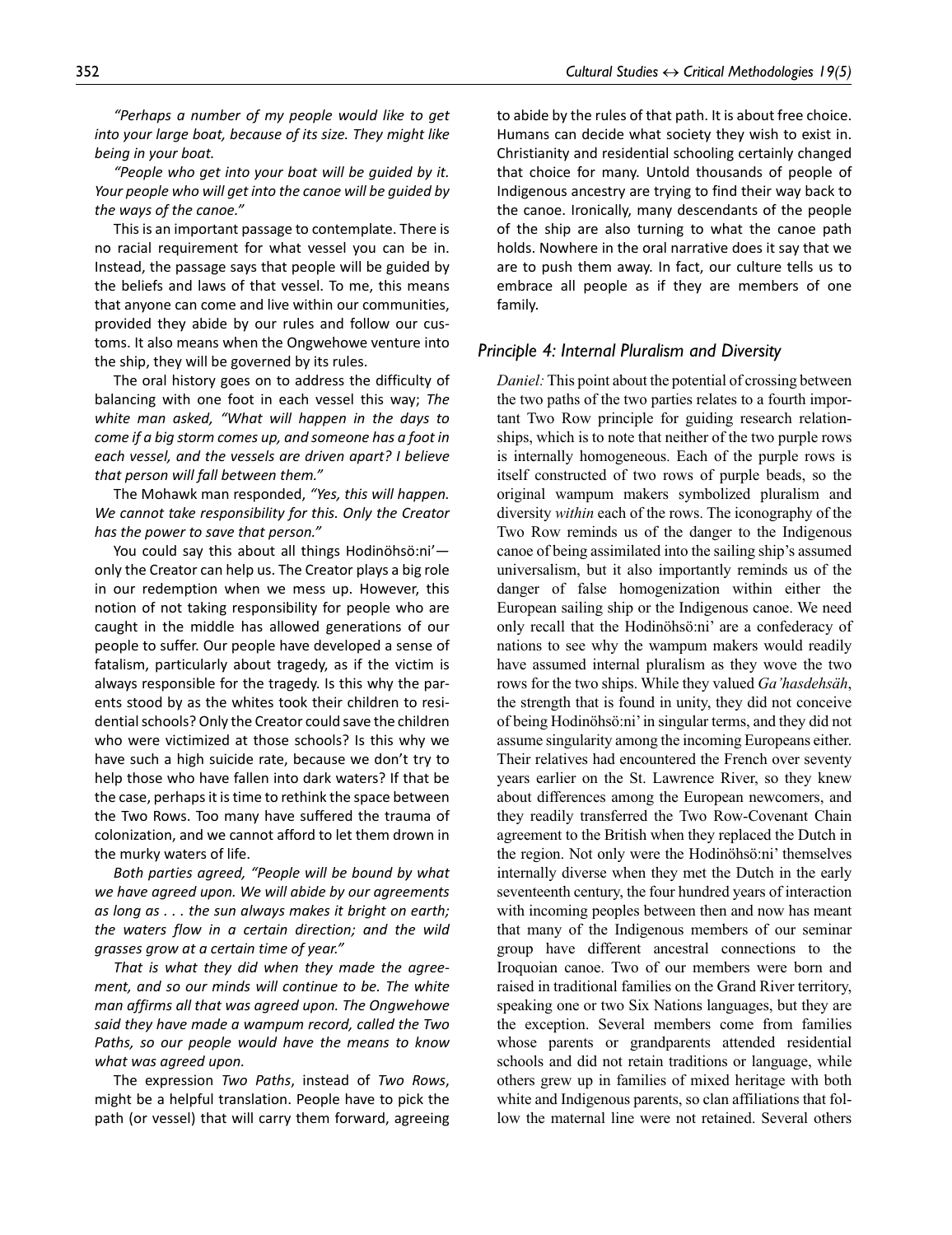were raised in urban environments, while still others were adopted and grew up in non-Indigenous families. The point is that singular and exclusive membership in the Indigenous canoe is simply not the norm for many Indigenous people, including members of our research group.

The reality of mixed heritage for many members of the canoe has given rise to controversial racial-cultural policing of identity and authenticity within Indigenous [communities.26](https://communities.26) The oral account of the Two Row-Covenant Chain agreement reports that the Dutch asked what would happen to people who have one foot in each vessel. In a previous article, Rick has commented that some people interpret this passage to suggest that those who enter the sailing ship relinquish their Hodinöhsö:ni' birthright or that they will suffer from a "split mind" and make bad decisions (R. Hill, 1992, p. 158). However, he notes that Chief Thomas did not ascribe to this separatist interpretation. On the basis of the latter interpretation, many Indigenous researchers who live, for various reasons, in the space between the two vessels, have entered into intensive mentorship and training with elders in resurgent Indigenous epistemologies to guide their involvements in the sailing ship of Western academe. Dr. Bonnie Freeman (Algonquian/Mohawk), a member of our seminar group, affirms this process:

As a First Nations scholar/researcher, at times I have felt that I have had one foot in each of the two boats. This leaves me to question, am I really straddling two cultures or have I made a choice to step into the White man's world? . . . I realize that we do not lose ourselves or our identity as Onkwehonwe if we decide to pursue life in the White man's world. We will always be "Indian" and the cultural guidance from our people to remain "Indian" is always there guiding and supporting us. (2015, p. 30)

The Two Row Wampum makes room for a diverse range of experiences and subjectivities by representing both of the purple rows in the plural. The same principle applies to the sailing ship: The four hundred years since the Hodinöhsö:ni' formed the Two Row-Covenant Chain agreement with the Dutch have brought many diverse newcomers to North America, not just from Europe but also from Africa and Asia, and they too have brought with them a wide range of epistemological and cultural traditions. The ethical space between the two rows differentiates the two from each other, but it does not impose upon each a uniform homogeneity.

This acknowledgement and awareness of internal diversity guards against the kind of purity discourse that feeds ethnic fundamentalism, the assertion and policing of unalloyed authenticity that can feed an in-group's efforts to gain absolute control of its own material and symbolic property. Given the long history of exploitation

and denigration of Indigenous knowledges, it's not hard to understand why many Indigenous groups have ascribed to the protocols of OCAP—the research protocol that insists upon ownership, control, access, and possession of Indigenous knowledges by their traditional communities (see Schnarch, 2004). In some ways, the Two Row protocol, with its sharp delineation of the autonomy of the two vessels, would seem to affirm the removal of Indigenous knowledges from the exploitative reach of the Western sailing ship.

### *Principle 5: Sharing Knowledge, Not Owning It*

But when we consider the Two Row-Covenant Chain's overall project of sharing the river and building sustainable friendship, we are returned to a significant fifth principle our group has derived from the Two Row model for building relationships, and that is the importance of sharing over owning. One of Deyohahá:ge: Indigenous Knowledge Centre's early tasks was to generate a statement on *Hodinohsoni/Rotinonhsyonni Intellectual Rights and Responsibilities*. Rick compiled this statement from principles shared by the Indigenous Knowledge Guardians and comments from Deyohahá:ge: Indigenous Knowledge Centre's steering committee. The document acknowledges that, like other Indigenous peoples, the "Hodinohsoni/ Rotinonhsyonni are concerned with protecting our own culturally based ideas, values, and beliefs," but it goes on to insist that "we do not believe in Western notions of copyright and intellectual property as they go against our philosophy that knowledge and skill are gifted from higher powers that cannot be regulated by secular law" (p. 1). Because knowledge is not human-made or human-owned, then, it is not a private property that can be owned, controlled, accessed, or possessed exclusively by anybody, even insiders. Rather, it is more like a collective inheritance or cultural patrimony<sup>27</sup>:

The oral history, sacred objects, traditional practices, as well as the underlying philosophy and beliefs, cannot be protected from exploitation because they represent a worldview and mind-set that can only be understood by its active practice. The IKC will endeavor to assist those who wish to uphold their duty to the knowledge in ways appropriate to the culture, as expressed through our Knowledge Guardians . . . Therefore the best way to "preserve" Hodinohsoni/ Rotinonhsyonni knowledge is . . . to excel at Hodinohsoni/Rotinonhsyonni practice. (p. 1)

The challenge to preserve knowledge by practicing it is aimed at delivering traditional knowledge from being understood as a "frozen artefact" that can be preserved, like a museum exhibit, behind glass. As did the Hodinöhsö:ni' who treated with the Dutch, Deyohahá:ge: Indigenous Knowledge Centre insists on the value of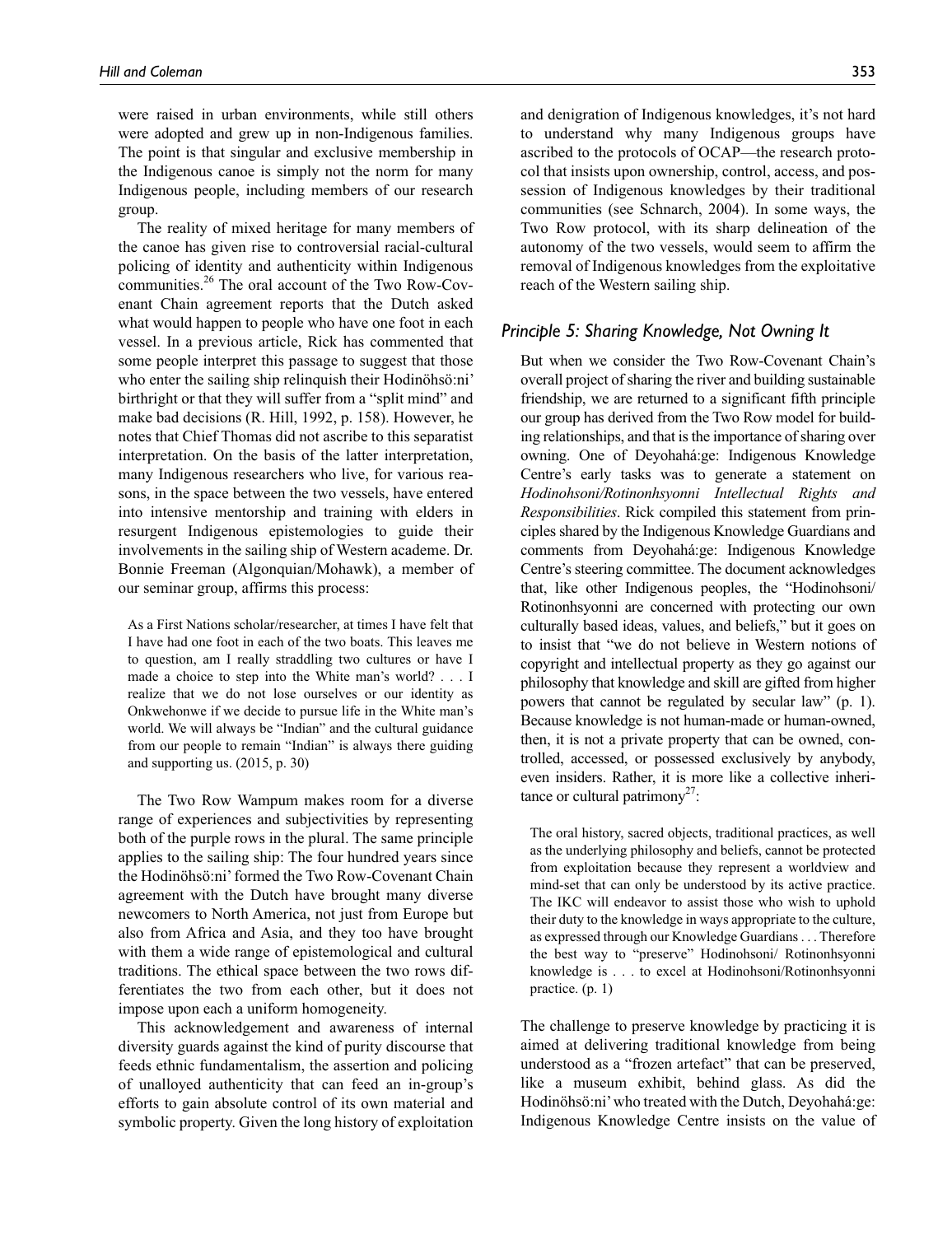sharing, but sharing in the context of appropriate protocols:

all Hodinohsoni/Rotinonhsyonni people have an equal right to the knowledge of our ancestors. No one individual, group, organization or government can restrict our right to our own culture. In fact, we all have a responsibility to share, teach and mentor others in what we know to be true.

Elders, cultural practitioners, artists and language speakers have an obligation to freely share their knowledge. Part of that sharing is learning and respecting the proper protocols for some of the sacred texts and ceremonial language and songs. Much of that kind of sharing belongs best in the social, cultural and spiritual organizations and societies that currently exist in our community. (p. 2)

We are returned, then, to the Indigenous understanding that knowledge circulates in relationships. The appropriate provenance of knowledge is determined by the quality of the relationships. That is to say, knowledge can be shared when relationships are strong and appropriate; if relationships are broken or have not been built, however, then knowledge cannot circulate without harm or distortion. This relational provenance is why, within a Hodinöhsö:ni' worldview, knowledge cannot be legally copyrighted or patented. Because knowledge is the gift of the Creator and Creation, and because human beings, like all other beings, have particular duties to practice and share their knowledge, the way to knowledge is to participate in the givenness of that gift: to learn, to conduct research, in this way of thinking, is to polish the chain of relationships with the elder brothers who are the custodians of that knowledge.

### **Repolishing the Chain**

*Rick:* Then, the Dutch man suggested another symbol, an iron chain, *"I will add iron to this to make a three-link chain. The first link will stand for friendship. The second link will stand for our both having good minds. The third link will mean there will always be peace."* 

This part of the oral history has been a point of confusion among both scholars and Hodinöhsö:ni' historians. The aspirations identified in this part of the oral history are symbolized by the three links in the first iron chain that bound the ship to the canoe. The oral narrative, which was repeated in subsequent treaty councils, tells of first tying the two vessels together with a hemp rope. However, that kind of rope would weaken, wear thin, and possibly break. So it was replaced with an iron chain. The three white rows of beads between the two purple rows of the Two Row Wampum Belt are said to represent these aspirations—to friendship, good minds, and peace.

When a silver chain was used to link the Hodinöhsö:ni' canoe with the British ship in 1664-1676, those links were said to represent the ideas of respect, trust, and ongoing friendship—clearly derived from the Great Law's three principles of *Ga'nigoi:yoh, Sgënö'*, and *Ga'hasdehsäh*. Thus, the Covenant Chain is also referred to as the Friendship Belt because the original parties agreed, and they joined hands on the matter. The next sequence forecasts the future significance of this treaty.

*The agreements will benefit (meaning they belong to) the faces deep underground (the generations to come that the Creator determined will be taking their place on the earth).* 

*We obtain our happiness from what he has planted, and there is no end to new life and to the faces coming from deep underground.* 

This is a reference to the Hodinöhsö:ni' philosophy that the faces of the coming generations rest within the earth, with each generation slowly rising to the surface to be born into this earthly world through the female. Our leaders are instructed to think of the future generations when they make their decisions. They are asked to consider the impact of their decisions upon the seventh generation to come. They are asked to respect women and femaleness as the nurturers of future generations. This section shows that such thinking was in play when this treaty was made, and that it was agreed upon so that the future generations of Indigenous and settler societies would mutually benefit.

*Then the Ongwehonwe stated, "From time to time, for as long as the earth exists, we shall renew our agreements, so that people will know them."* 

This statement links back to the first statement that by hearing the words of this narrative: *It will put your minds at ease (that we still remember these words)*. The treaty was a living document, to be recalled, renewed, and reconfirmed by subsequent generations so that the ideals it holds will never grow old.

The final sequence talks about the future and how the agreements will need to be renewed: *It may happen in the days to come that dust will accumulate on our agreements—the symbols of our alliance. If that happens, it will be possible to polish them again, and wipe the dust from the agreements. We will renew our relationship and the agreements we have made. There will always be people to act as interpreters for us. We will appear the way we did when we first met. All of our people shall always know of it. And there will be peace in the days to come.* 

This section is where the notion of "polishing the chain" comes from. The dust represents the weakening of the chain due to inattention to the relationship. Wounds are left to fester. Justice is ignored. "Wiping the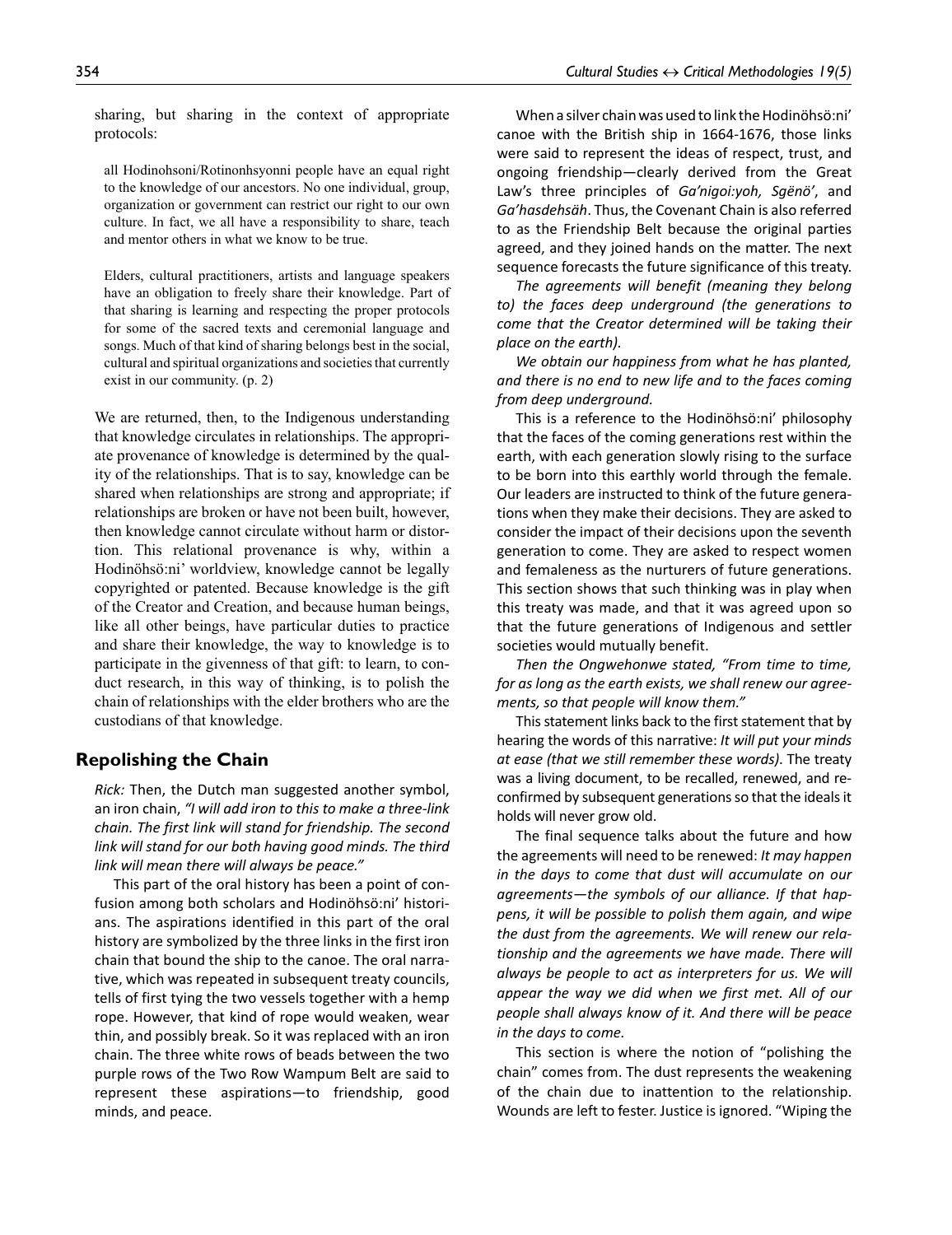dust" means that due compensation will be delivered to address any transgressions that might have occurred, proper amends will be offered for any offences, and injuries to either party will be made right. We will treat each other respectfully because we are to truly care for each other. The history of broken relationships between settlers and Hodinöhsö:ni' people shows how difficult that vision has been to manifest.

*Daniel:* Our purpose in this article has been to contribute to the upsurge of Indigenous research methodologies by studying the oral history of the oldest treaty between Indigenous North Americans and incoming Europeans as a model for how to conduct healthy and respectful relationships between community-based and university-based researchers. In *Indigenous Methodologies*, Margaret Kovach (2009) writes that "There have been many proclamations of a 'new' relationship between Indigenous and non-Indigenous in various sectors. It is a relationship that must recognize both the distinctive and the common destiny, not as a polarized or conversely assimilative conjecture, but as something different, something more" (p. 177). We would like to suggest that four hundred years ago, the Two Row-Covenant Chain protocol laid the groundwork for something more—a relationship that envisioned distinctive paths toward a shared destiny for Indigenous peoples and incoming Europeans. The failure to respect that vision generated our current polarized common destiny, where Indigenous ways of knowing have been suppressed both by exploitative appropriation and by epistemicide. This does not mean that we must accept our current situation as inevitable. As generations of Hodinöhsö:ni' have insisted, it is possible to "repolish" the Two Row-Covenant Chain agreement. This repolishing remembers, first, the importance of distinctiveness and relational autonomy, so that Indigenous knowledges and ways of being are engaged from within their own philosophical contexts rather than assimilated into European worldviews. Second, it involves a renewed recognition of the sacredness of space between entities and the power of ceremony to respect and bridge that space. Third, it values equity within distinctiveness, meaning that productive relationships are built upon the understanding that there are "elder" and "younger" siblings involved in any relationship, so equity recalibrates authority and leadership in the context of the parties' grounded, historical experiences. Fourth, a repolished Two Row relationship resists the assumption of homogeneity within any of the parties involved and values diversity within them. It does not assume all Indigenous partners have the same access to or responsibilities for traditional knowledges, nor does it assume that all non-Indigenous partners bear the same relationship to institutions such as the settler state, the university, or "Western knowledge." Fifth, this regenerated relationship is mindful that knowledge is the gift of the Creator and Creation for all people and beings on earth. It is, therefore, sacred and demands care from those who receive it. Part of that responsibility is to ensure that certain kinds of knowledge circulate within relationships that are appropriate to that knowledge. And this, ultimately, is what the Two Row-Covenant Chain tradition emphasizes: that *Ga'nigoi:yoh*, Good Words and the Good Mind, form the knowledge that circulates in *Ga'hasdehsäh*, relationships that are strong and unified enough to value internal and external differences, and thereby create *Sgënö'* or peace within a shared and balanced space.

*Rick:* Today, the government of Canada has refused to acknowledge the Two Row Wampum as a valid treaty protocol. Historians argue over its validity. Most people in the ship or in the canoe have never heard a proper translation of its narrative. Since Chief Thomas passed away, no one has learned the true history of the wampum belt. Linguist Foster recorded several of Thomas's oral renditions of the narrative of the Two Row, one of which this essay is based on. Foster has worked diligently for almost twenty years to make an accurate translation of the recitation of the Two Row Wampum in the Cayuga language. We need that work now. We need to understand the Two Row in the way it was created. Too many people are using a simplified summary circling the Internet, not contemplating its deeper nuances. The actual narration may contain the very lessons we need to reduce our racial hatred in time for both the ship and the canoe to steer a healthier course under the terms developed in the United Nations Declaration on the Rights of Indigenous Peoples (2008) and the Truth and Reconciliation Commission of Canada's (2015) calls to action. Despite the two paths identified in the oral narrative, we have one common destiny. As we face the repercussions of climate change, the waters may stop flowing, the grass may not turn green, and the sun may be blotted out by increased carbon emissions. The future generations will look to us, asking, what did you do to keep the ship and the canoe on a healthy course on the River of Life? I hope we will be able to say that we did more than argue over the meaning of the Two Row Wampum-Covenant Chain agreement. The intent of that treaty, perhaps all treaties, was to perpetuate peace between us, so that we can thrive. It created a moral obligation to each other a sacred relationship—meant to help fulfil our common responsibility to live in harmony with our Mother the Earth.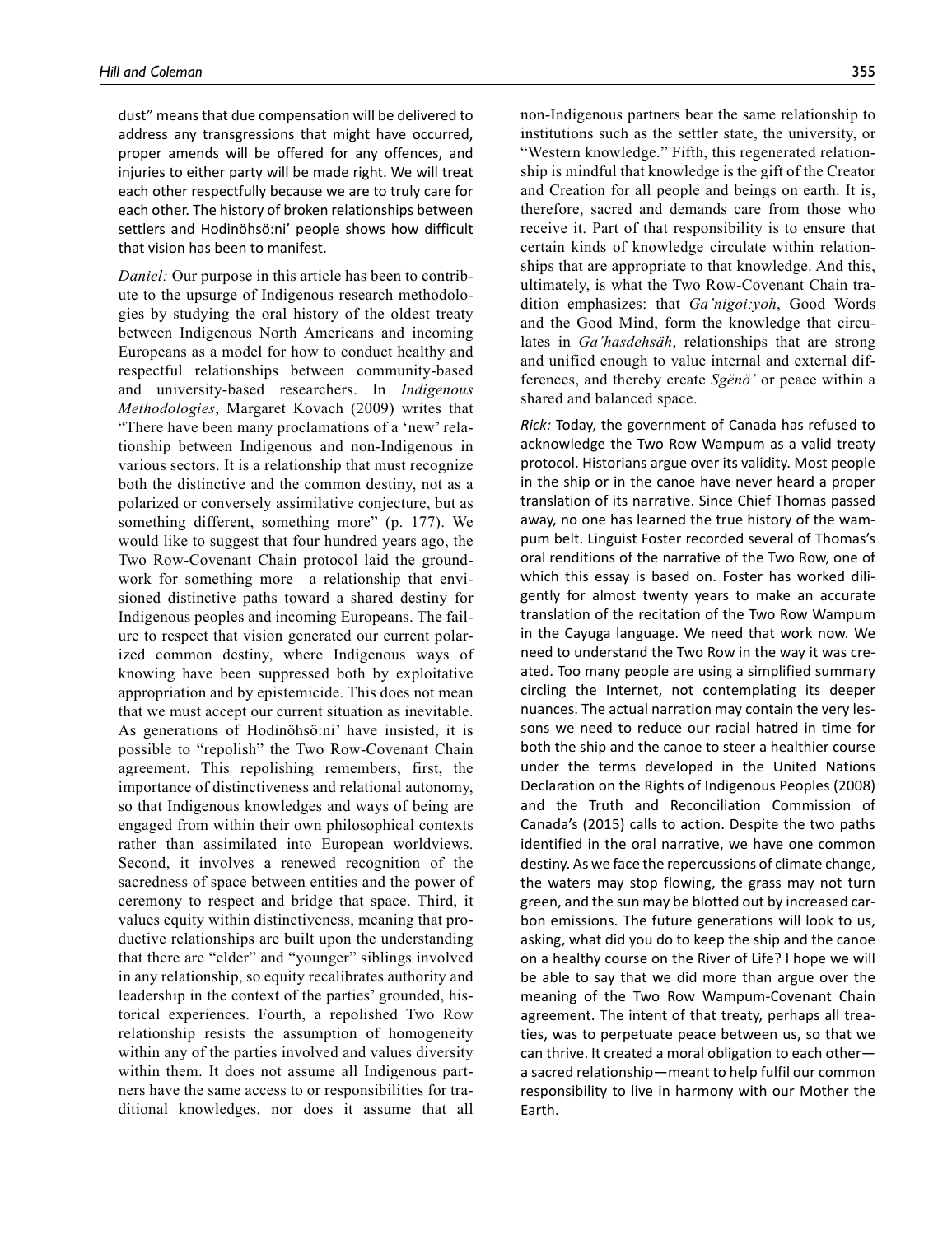### **Declaration of Conflicting Interests**

The author(s) declared no potential conflicts of interest with respect to the research, authorship, and/or publication of this article.

### **Funding**

The author(s) received no financial support for the research, authorship, and/or publication of this article.

#### **Notes**

- 1. There are many sites where this decolonizing work is underway: The Open Access online journal launched in 2012, *Decolonization: Indigeneity, Education & Society,* for example, publishes two issues per year "committed to supporting and advancing decolonization scholarship, practice, and activism within and, more importantly, beyond and against, the academy" ([http://www.decolonization.org/index.](http://www.decolonization.org/index.php/des/index)  [php/des/index](http://www.decolonization.org/index.php/des/index)); in October 2012, the *International Journal of Social Research Methodology* published *Indigenous Methodologies: Virtual Special Issue* to track "developments in the field of indigenous methodologies and indigenous/nonindigenous research collaborations" and their "potential for new and transformative means of enquiry" [\(http://explore.](http://explore.tandfonline.com/content/bes/indigenous-methodologies-vsi)  [tandfonline.com/content/bes/indigenous-methodologies-vsi\)](http://explore.tandfonline.com/content/bes/indigenous-methodologies-vsi), and in the same year, the Botswanan scholar, Bagele Chilisa, published *Indigenous Research Methodologies* (Los Angeles: Sage Publications), a textbook that summarizes recent developments in the field. The bibliography at the end of this article indicates an even wider range of publications in the field of Indigenous/decolonizing methodologies. The term "Western," or course, is a widely used, vague trope. For one discussion (among many) of how the concept of the "West" emerged, see Hall (1992).
- 2. Hodinöhsö:ni' (Seneca language spelling, often spelled "Haudenosaunee" in English) means "they are building the longhouse," a metaphor for the confederacy of Iroquoian nations formed from the teachings of the Peacemaker, who appeared among the five warring nations in what is today the Finger Lakes region of New York State long before the arrival of Europeans. The original confederacy consisted of the Mohawk, Oneida, Onondaga, Cayuga, and Seneca nations. The Tuscarora, fleeing settler incursions in the southeast along with smaller groups of Tutelo, Delaware, and Nanticoke people, added the sixth rafter to the confederacy longhouse when they migrated to Hodinöhsö:ni' territory around 1722. Today, this Hodinöhsö:ni' confederacy is known as the Six Nations.
- 3. For brevity's sake, we often refer to the Two Row Wampum-Covenant Chain treaty as the "Two Row" here and below.
- 4. There is a long history that dates back to the eighteenth and nineteenth centuries of private collectors acquiring wampum from various Indigenous peoples, especially the Hodinöhsö:ni'. Often these privately collected wampum have ended up in public museums around the world. Since the 1970s, I have been involved with other Hodinöhsö:ni' historians and knowledge holders in negotiating the return of thousands of wampum items to Hodinöhsö:ni' custodians.
- 5. *Onkwehonwe* (Mohawk language) or *Ögwë'ö:weh*  (Cayuga language) means "original people," and is used by Hodinöhsö:ni' people to refer to Indigenous peoples in general, not only members of the Six Nations Confederacy.
- 6. The confrontation between the Mohawk community of Kanehsatà:ke near Oka, Quebec, and the Canadian government, arose over the Mohawk community's concerns that a Mohawk burial site in a stand of pines was being appropriated for a golf course. The resulting standoff, first with Quebec Provincial Police and then with the Canadian military, lasted seventy-eight days between July 11, 1990 and September 26, 1990. The dispute generated a new era of awareness in Canadian public consciousness about unresolved conflict between First Nations and the Canadian government.
- 7. See R. Hill (1992, 2009, 2012).
- 8. See one of many discussions of these debates in Battiste and Henderson (2000, p. 155).
- 9. See Coleman (1998, 2006).
- 10. See Coleman (2011, 2012, 2015).
- 11. In 1968, the *National Museums Act* subdivided several institutions out of what had previously been the National Museum of Canada: the National Gallery, the National Museum of Man, the National Museum of Natural Sciences, and the National Museum of Science and Technology. In 1986, the National Museum of Man changed its name to the Canadian Museum of Civilization, and again in 2013, to the Canadian Museum of History.
- 12. For example, Sir William Johnson, Superintendent of Indian Affairs for the British is recorded to have said in a 1748 council at Onondaga: "Upon our first acquaintance we shook hands and finding we should be useful to one another entered into a Covenant. Writings of our Forefathers which was thought to be lost, and in this old valuable record I find, that our first Friendship Commenced at the Arrival of the first great Canoe or Vessel at Albany." Johnson (1921) went on to describe the tying of their vessels by means of rope, then of iron, and eventually of silver: "After this was agreed on and done you made an offer to the Governor to enter into a Bond of Friendship with him and his People which he was so pleased at that he told you he would find a strong Silver Chain which would never break, slip or Rust, to bind you and him in Brothership together, and your Warriors and ours should be as one Heart, on Blood &c." (*The Papers of Sir William Johnson*, 1, p. 158).
- 13. For the regular appearance of references to the covenant of friendship in British colonial treaty meeting minutes from the seventeenth century onward, see Daniel Richter (1982) and Jon Parmenter (2013), and for a discussion of the importance of the Two Row Wampum in the Royal Proclamation (1763) which was first proclaimed in North America by Sir William Johnson to leaders of the Six Nations in Hodinöhsö:ni' territory—and the Treaty of Niagara (1764), see John Borrows (2002, pp. 126-127). For an argument that the Two Row Wampum does not appear in the written record until the eighteenth century and, therefore, may be a later development than the Covenant Chain, see Muller (2007), who does not refer to oral history, and see Parmenter (2013) for a rebuttal of Muller's interpretation. Our use of the amalgamated term "Two Row Wampum-Covenant Chain" treaty highlights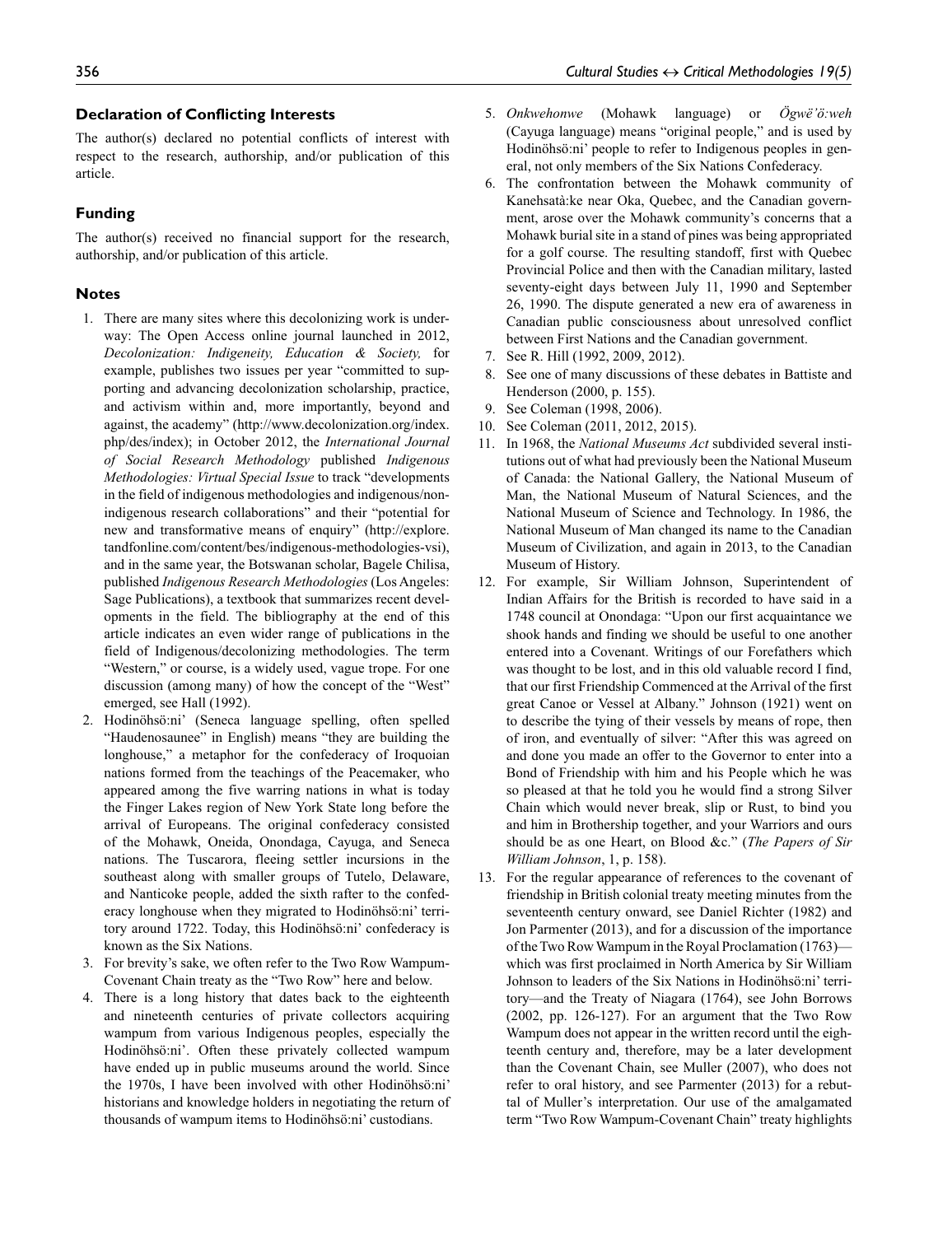the evolutionary nature of this single treaty tradition, which deployed imagery from both wampums in service of the same basic agreement to build a relationship of equals while valuing and retaining their autonomy and distinctiveness.

- 14. See, for example, Freeman (2015, pp. 29, 246) and Latulippe (2015, pp. 8-10); there are many others.
- 15. For recent book-length works on Indigenous research methodologies, see Wilson (2008), Kovach (2009), and Chilisa (2012).
- 16. Relational consciousness recurs repeatedly as a primary value throughout the literature on Indigenous research methodologies. Margaret Kovach (2009; Nêhiýaw Cree and Sautleaux): "Indigenous epistemologies live within a relational web, and all aspects of them must be understood from that vantage point" (p. 57). Shawn Wilson (Opaskwayak Cree): "Relationality seems to sum up the whole Indigenous research paradigm . . . An Indigenous research paradigm is relational and maintains relational accountability" (p. 71). Lina Sunseri (2007) (Oneida, Turtle clan) quoting R. L. Louis (2007): "Indigenous methodologies are holistic in nature and include the concept of 'relational accountability,' . . . all parts of our research are related, from inspiration to expiration, and . . . the researcher is not just responsible for nurturing and maintaining this relationship but also accountable to 'all your relations'" (p. 97). Latulippe (2015; Métis-Anishnaabe) summarizing Shaw, Herman, and Dobbs: "the objective of knowledge is not to explain an objectified universe, but to understand one's responsibilities and relationships and to engage in mutual reciprocity in the place in which one lives" (p. 5).
- 17. Ermine (2007) writes, "the notion of an agreement to interact must always be preceded by the affirmation of human diversity created by the philosophical and cultural differences. Since there is no God's eye view to be claimed by any society of people, the idea of the ethical space, produced by contrasting perspectives of the world, entertains the notion of a meeting place . . . The space offers a venue to step out of our allegiances, to detach from the cages of our mental worlds and assume a position where human-to-human dialogue can occur. The ethical space offers itself as the theatre for crosscultural conversation in pursuit of ethically engaging diversity" (p. 202).
- 18. A reminder that the italics here and throughout indicate when I am quoting from Michael Foster's translations of Chief Jake Thomas's oration of the Two Row narrative.
- 19. See Dennis (1993), particularly chapters 5 and 6, for an extensive discussion of Hodinöhsö:ni' efforts to make peace with the French, and how New France rebuffed and undermined these efforts.
- 20. The *Ohenten Kariwatekwen* is a Hodinöhsö:ni' example of the widespread understanding among Indigenous peoples of the spiritual connectedness of all beings: "A common epistemological standpoint—that 'everything is understood to be alive,' imbued with spirit or energy, and 'connected in dynamic, interactive, and mutually reciprocal relationships'—roots diverse Indigenous perspectives" (Shaw, Herman, & Dobbs quoted in Latulippe, 2015, p. 5).
- 21. For fuller discussions of "place-thought" as central to Hodinöhso:ni' and Anishinaabe ways of being, learning, and knowing, see Watts (2013), "Indigenous Place-Thought" and Simpson (2014), "Land as Pedagogy."
- 22. About the reference to Confederacy nations as "older" and "younger" siblings or as "uncles" and "nephews," Mohawk scholar Susan Hill writes, "It has also been suggested that the distinction between 'older' and 'younger' refers to the theory that the Oneidas were once part of the Mohawk Nation and that the Cayugas were once part of the Seneca Nation" (p. 256, note 55).
- 23. These reflections on the various concepts of "sibling" are drawn from a conversation we had with Tom Deer, Indigenous Knowledge Guardian at Deyohahá:ge: and fluent language speaker .
- 24. See R. Hill (2001, pp. 133-138); Kelsey (2014, pp. xiv-xvii).
- 25. "[I]t is time to talk of Aboriginal control of Canadian affairs," writes the Anishinaabe legal philosopher, John Borrows (2002, p. 140). Referring to the Two Row Wampum, he notes that the sailing ship has asserted its own autonomy and determined the health of the river, without consideration of the elder brothers in the canoe (pp. 149-150). However, as "holders of a prior but continued Indigenous citizenship, Aboriginal people have an ongoing stewardship and a legal obligation to participate in its changes. We have lived here for centuries, and will live here for centuries more" (p. 140). Indigenous ways of living and knowing, he insists, have the potential to reorient a relationship that has been ignored at the peril of the sailing ship, the canoe, and the ecology of the river on which they both depend.
- 26. See Tracy Deer's (2008) documentary film, *Club Native*, which traces the exclusion of various long-time residents of the urban Kahnawake reserve from official membership by the band council on the basis of non-Indigenous ancestry or marriage to non-Indigenous partners.
- 27. In the document, Rick chafes against the limitations of English language, which genders this term inappropriately as male (frustratingly, the alternative "matrimony" doesn't work either!). Perhaps a different term is a little closer—cultural birthright?—but "right" misplaces the idea in the realm of entitlement, whereas the Hodinöhsö:ni' understand knowledge to be more like a gift.

### **References**

- Antone, B. (2016, February 5). *The two row wampum: Rethinking the space in between*. Webinar presentation, Cultural fluency seminar series, Deyohahá:ge. Ontario, Canada: Indigenous Knowledge Centre, Six Nations Polytechnic.
- Battiste, M. (2000). Introduction: Unfolding the lessons of colonialization. In M. Battiste (Ed.), *Reclaiming indigenous voice and vision* (pp. xvi-xxx). Vancouver, Canada: University of British Columbia Press.
- Battiste, M. and Henderson, J. (Sákéj) Y. (2000). *Protecting Indigenous Knowledge and Heritage: A Global Challenge*. Saskatoon, Saskatchewan: Purich Publishers.
- Borrows, J. (2002). *Recovering Canada: The resurgence of Indigenous law*. Toronto, Ontario, Canada: University of Toronto Press.
- Chilisa, B. (2012). *Indigenous research methodologies*. Los Angeles, CA: Sage.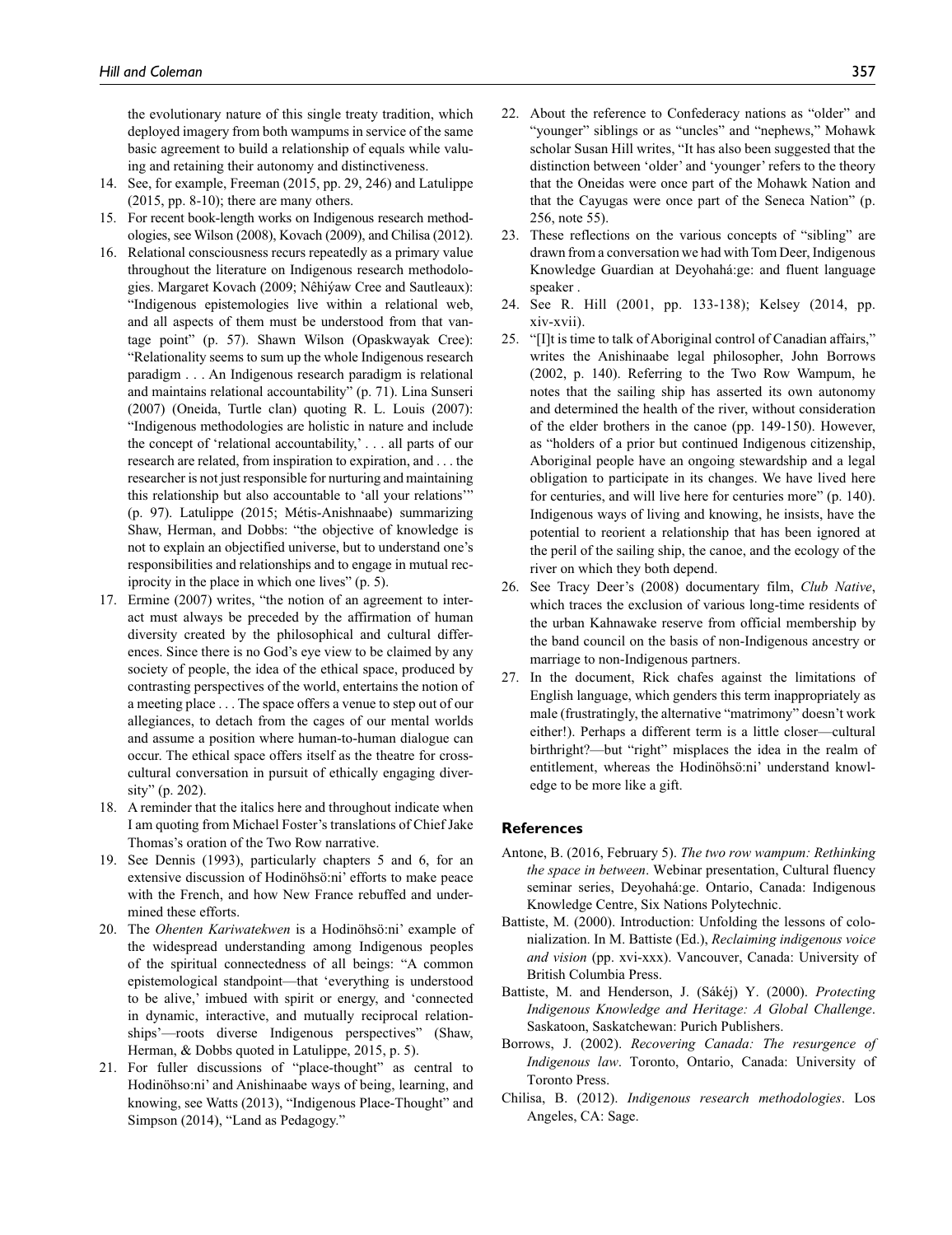- Coleman, D. (1998). *Masculine migrations: Reading the postcolonial male in "new Canadian" narratives*. Toronto, Ontario, Canada: University of Toronto Press.
- Coleman, D. (2006). *White civility: The literary project of English Canada*. Toronto, Ontario, Canada: University of Toronto Press.
- Coleman, D. (2011). Imposing subcitizenship: Canadian white civility and the two row wampum of the Six Nations. In A. Fleischman, N. V. Styvendale, & C. McCarroll (Eds.), *Narratives of citizenship: Indigenous and diasporic peoples unsettle the nation-state* (pp. 177-211). Edmonton, Alberta, Canada: The University of Alberta Press.
- Coleman, D. (2012). Beyond the book: Reading as public intellectual activity. In J. Faflak & J. Haslam (Eds.), *The public intellectual and the culture of hope* (pp. 205-225). Toronto, Ontario, Canada: University of Toronto Press.
- Coleman, D. (2015). Afterword: A two row ethics of encounter. In C. Janzen, D. Jeffery, & K. Smith (Eds.), *Unravelling encounters: Ethics, knowledge, and resistance under neoliberalism*  (pp. 265-276). Waterloo, Ontario, Canada: Wilfrid Laurier University Press.
- Justice, D. H. (2014). Indigenous writing. In R. Warrior (Ed.), *The world of indigenous North America* (pp. 291-307). New York: NY: Routledge.
- Deer, T. (Director). (2008). *Club native* [78 min]. Ottawa, Canada: National Film Board of Canada.
- Dennis, M. (1993). *Cultivating a landscape of peace: Iroquois-European encounters in seventeenth-century America*. Ithaca, NY: Cornell University Press.
- Deyohahá:ge: Indigenous Knowledge Centre. (2009). *Hodinohsoni / Rotinonhsyonni intellectual rights and responsibilities*. Ohsweken, Ontario, Canada: Six Nations Polytechnic.
- Ermine, W. (2007). The ethical space of engagement. *Indigenous Law Journal*, *6*, 193-203.
- Freeman, B. M. (2015). *The spirit of haudenosaunee youth: The transformation of identity and well-being through culturebased activism* (Doctoral Dissertation). Ontario, Canada: Wilfrid Laurier University Press.
- Hall, S. (1992). The west and the rest: Discourse and power. In S. Hall & B. Gieben (Eds.), *Formations of modernity* (pp. 275- 331). Cambridge, UK: Polity Press.
- Hallenbeck, J. (2015). Returning to the water to enact a treaty relationship: The Two Row Wampum Renewal Campaign. *Settler Colonial Studies*, *5*, 350-362.
- Hill, R., Sr. (1992). Oral memory of the Haudenosaunee: Views of the two row wampum. In J. Barreiro (Ed.), *Indian roots of American democracy* (pp. 149-159). Ithaca, NY: Akwe:kon Press.
- Hill, R. Sr. (2001). Regenerating identity: Repatriation and the Indian frame of mind. In T. L. Bray (Ed.), *The future of the past: Archeologists, native Americans, and repatriation* (pp. 127-138). New York, NY: Garland Press.
- Hill, R., Sr. (2009). Linking arms: The haudenosaunee context of the covenant chain. In J. Zárate & N. McMurtry (Eds.), *Mamow be-mo-tay-tah: Let us walk together* (pp. 17-24). Toronto. Ontario: Canadian Ecumenical Anti-Racism Network, The Canadian Council of Churches.
- Hill, R. Sr. (2012). *War Clubs and Wampum Belts: Hodinöhsö:ni Experiences of the War of 1812*. Brantford, Ontario: Woodland Cultural Centre.
- Hill, S. (2017). *The clay we are made of: Haudenosaunee land tenure on the Grand River*. Winnipeg, Canada: University of Manitoba Press.
- Johnson, W. (1921). *The papers of Sir William John*son: *Prepared for publication by the division of archives and history* (Vol. 1) (James Sullivan, PhD, director and state historian). Albany: The University of the State of New York.
- Kelsey, P. M. (2014). *Reading the wampum: Essays on Hodinöhsö:ni' visual code and epistemological recovery*. Syracuse, NY: Syracuse University Press.
- Kovach, M. (2009). *Indigenous methodologies: Characteristics, conversations, and contexts*. Toronto, Ontario, Canada: University of Toronto Press.
- Latulippe, N. (2015). Bridging parallel rows: Epistemic difference and relational accountability in cross-cultural research. *The International Indigenous Policy Journal*, *6*(2), 1-17.
- Louis, R. L. (2007). Can you hear us now? Voices from the margin: Using Indigenous methodologies in geographic research. *Geographical Research*, *45*, 130-139.
- Muller, K. V. (2007). The two "mystery" belts of Grand River: A biography of the row wampum and the friendship belt. *American Indian Quarterly*, *31*, 129-164.
- Parmenter, J. (2013). The meaning of kaswentha and the two row wampum belt in Haudenosaunee (Iroquois) history: Can indigenous oral tradition be reconciled with the documentary record? *Journal of Early American History*, 3, 82-109.
- Richter, D. (1982). Rediscovered links in the covenant chain: Previously unpublished transcripts of New York Indian treaty minutes, 1677-1691. *Proceedings of the American Antiquarian Society*, *92*, 45-85.
- Santos, B. D. S., Nunes, J. A., & Meneses, M. P. (2007). Introduction: Opening up the canon of knowledge and recognition of difference. In B. D. S. Santos (Ed.), *Another knowledge is possible: Beyond northern epistemologies* (pp. xix-1xii). London, England: Verso.
- Schnarch, B. (2004). Ownership, Control, Access, and Possession (OCAP) or self-determination applied to research. *Journal of Aboriginal Health*, *1*, 80-95.
- Simpson, L. B. (2014). Land as pedagogy: Nishnaabeg intelligence and rebellious transformation. *Decolonization: Indigeneity, Education & Society*, *3*(3), 1-25.
- Smith, L. T. (1999). *Decolonizing methodologies: Research and Indigenous peoples*. London, England: Zed Books.
- Sunseri, L. (2007). Indigenous voice matters: Claiming our space through decolonising research. *Junctures*, *9*, 93-106.
- Truth and Reconciliation Commission of Canada. (2015). *Honouring the truth, reconciling for the future: Summary of the final report of the Truth and Reconciliation Commission of Canada* (Public domain). Available from<www.trc.ca>
- United Nations Declaration on the Rights of Indigenous Peoples. (2008). United Nations (Public domain). Retrieved from [https://](https://www.un.org/esa/socdev/unpfii/documents/DRIPS_en.pdf)  [www.un.org/esa/socdev/unpfii/documents/DRIPS\\_en.pdf](https://www.un.org/esa/socdev/unpfii/documents/DRIPS_en.pdf)
- Van Loon, L. G. (1968). Tawagonshi: The beginning of the treaty era. *The Indian Historian*, *1*(3), 22-25.
- Watts, V. (2013). Indigenous place-thought & agency amongst humans and non-humans (first woman and sky woman go on a European world tour!). *Decolonization: Indigeneity, Education & Society*, *2*, 20-34.